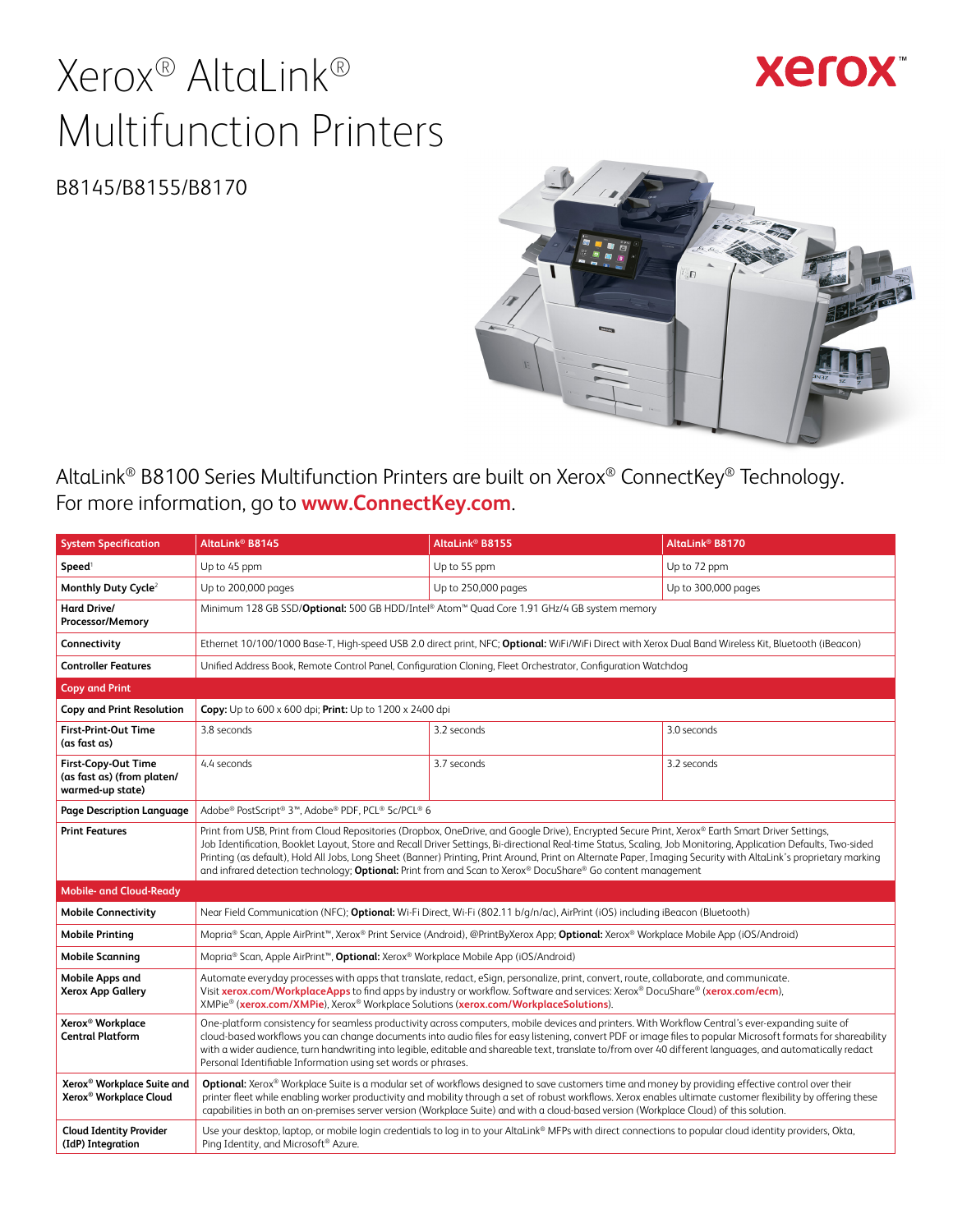| Scan                     |                                                                                                                                                                                                                                                                                                                                                                                                                                                                                                                                                                                                                                                                                                                                                                                                                                                                                                                                                                                                                                             |
|--------------------------|---------------------------------------------------------------------------------------------------------------------------------------------------------------------------------------------------------------------------------------------------------------------------------------------------------------------------------------------------------------------------------------------------------------------------------------------------------------------------------------------------------------------------------------------------------------------------------------------------------------------------------------------------------------------------------------------------------------------------------------------------------------------------------------------------------------------------------------------------------------------------------------------------------------------------------------------------------------------------------------------------------------------------------------------|
| <b>Standard Features</b> | Destinations: Scan to USB/Email/Network (FTP/SMB), HTTP, HTTPS, SFTP destinations; File Formats: PDF, PDF/A, JPEG, TIFF;<br>Convenience Features: Scan Preview, Scan to Home, Searchable PDF, Touchless Workflow Accelerators, Single/Multi-Page PDF/TIFF, Password-protected<br>PDF, Unified Address Book, Optical Character Recognition (OCR), Scan to Folder, 1-Touch Apps, TWAIN Support, Imaging Security with AltaLink's<br>proprietary marking and infrared detection technology                                                                                                                                                                                                                                                                                                                                                                                                                                                                                                                                                     |
| <b>Optional Features</b> | Scan to Cloud Repositories (Dropbox, OneDrive, and Google Drive). Xerox® Scanning App for DocuShare®, other solutions available through various Xerox®<br>Business Innovation Partners at xerox.com/Software-Solutions, Print from and Scan to Xerox® DocuShare® Go content management                                                                                                                                                                                                                                                                                                                                                                                                                                                                                                                                                                                                                                                                                                                                                      |
| Fax                      |                                                                                                                                                                                                                                                                                                                                                                                                                                                                                                                                                                                                                                                                                                                                                                                                                                                                                                                                                                                                                                             |
| <b>Standard Features</b> | Internet Fax, Network Server Fax Enablement, Fax Build Job                                                                                                                                                                                                                                                                                                                                                                                                                                                                                                                                                                                                                                                                                                                                                                                                                                                                                                                                                                                  |
| <b>Optional Features</b> | Walk-up Fax (one-line and two-line options available, includes LAN Fax, Direct Fax, Fax Forward to Email or SMB Share)                                                                                                                                                                                                                                                                                                                                                                                                                                                                                                                                                                                                                                                                                                                                                                                                                                                                                                                      |
| <b>Security</b>          |                                                                                                                                                                                                                                                                                                                                                                                                                                                                                                                                                                                                                                                                                                                                                                                                                                                                                                                                                                                                                                             |
| <b>Standard Features</b> | 802.1x, IPsec, HTTPS, SFTP, and Encrypted Email, McAfee® Embedded Control Whitelisting, McAfee® ePolicy Orchestrator®, McAfee Enterprise Security Manager,<br>LogRhythm SIEM, Network Authentication, SNMPv3, SHA-256 Hash Message Authentication, TLS 1.1/1.2/1.3, Security Certificates utilizing ECDSA, Automatic<br>Self-signed Certificate, Cisco® Identity Services Engine (ISE) integration, automated threat response through McAfee® DXL/Cisco® pxGrid integration, Local<br>Authentication (Internal Database), FIPS 140-2. User Access and Internal Firewall, Port/IP/Domain Filtering, Audit Log, Access Control, User Permissions,<br>Configuration Watchdog, TPM, Trusted Boot, Encrypted Storage Drive (AES 256-bit, FIPS 140-2), Firmware Verification, Job Level Encryption via HTTPS and Drivers,<br>Signed Email, Common Criteria Certification (ISO 15408) full system against HCP PP, Encrypted Secure Print, Imaging Security (copy, print, scan, email) with<br>AltaLink's proprietary infrared detection technology |
| <b>Optional Features</b> | McAfee® Integrity Control, Smart Card Enablement Kit (CAC/PIV/.NET) <sup>3</sup> , Xerox® Integrated RFID Card Reader, Encrypted Hard Disk (AES 256-bit, FIPS 140-2)<br>with multi-pass Image Overwrite <sup>9</sup> , Xerox® Workplace Cloud/Suite Print Management and Content Security; learn more at xerox.com/WorkplaceSolutions                                                                                                                                                                                                                                                                                                                                                                                                                                                                                                                                                                                                                                                                                                       |
| <b>Print Management</b>  |                                                                                                                                                                                                                                                                                                                                                                                                                                                                                                                                                                                                                                                                                                                                                                                                                                                                                                                                                                                                                                             |
| <b>Standard Features</b> | Xerox® Standard Accounting (Copy, Print, Scan, Fax, Email), Network Accounting Enablement                                                                                                                                                                                                                                                                                                                                                                                                                                                                                                                                                                                                                                                                                                                                                                                                                                                                                                                                                   |
| <b>Optional Features</b> | Xerox® Workplace Cloud/Suite, other network accounting solutions available through various Xerox® Business Innovation Partners. Xerox® Virtual Print<br>Management Services; learn more at <b>xerox.com/PrintManagement</b>                                                                                                                                                                                                                                                                                                                                                                                                                                                                                                                                                                                                                                                                                                                                                                                                                 |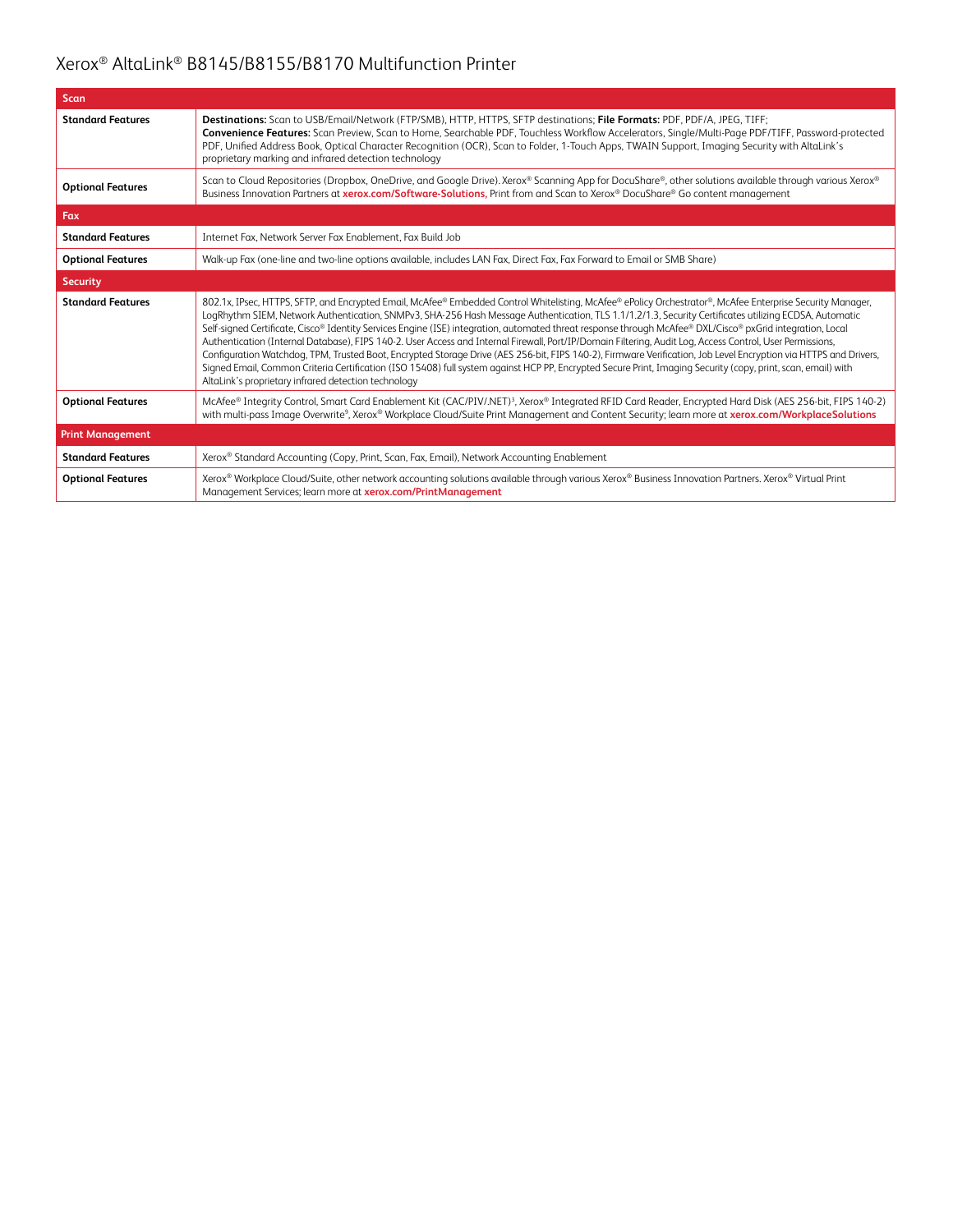#### **Features and Accessories**

**PAPER INPUT4**

**Single-Pass Duplex Automatic Document Feeder (DADF)** saves time by simultaneously scanning both sides of a document with up to 270 impressions per minute (ipm).





#### **USER INTERFACE**



**Intuitive Tablet-like 10.1-inch Color Touchscreen** is customizable and lets you perform tasks in just a few taps. Try it out at **[xerox.com/AltaLink8100UI](https://www.xerox.com/AltaLink8100UI)**.

#### **INNOVATIVE TECHNOLOGIES**





**Xerox® Integrated RFID Card** 

**Reader** (optional) adds card-based authentication with support for over 90 access cards.

**Near Field Communication (NFC) Tap-to-Pair** allows users to tap their mobile devices to the AltaLink® B8100 Series user panel and quickly connect with the MFP.

**Smart Proximity Sensor** detects when users are nearby. It conserves energy during inactive periods and automatically activates the device when a user approaches.





**Two 520-sheet Adjustable Trays** (common with all configurations). Tray 1 handles media sizes up to 11.7 x 17 in./A3 and Tray 2 handles media sizes up to 12 x 18 in./SRA3.

**High Capacity Tandem Tray Configuration** holds a total paper capacity of up to 3,140 sheets.

**Bypass Tray** handles up to 100 sheets; Custom sizes: 3.5 x 3.9 in. to 12.6 x 52 in./89 x 98 mm to 320 x 1,320 mm.

#### **High Capacity**

**Feeder** (optional) holds 3,000 sheets of letter/A4 paper, increasing the maximum paper capacity to 6,140 sheets.



#### **LONG SHEET PRINTING**

**Long Sheet Feed Kit** (optional) provides the ability to print up to 12.6 x 52 in./ 320 x 1,320 mm media.





**Office Finisher**  (optional) provides advanced finishing functions, optional crease/score, and saddle-stitch booklet, capable of 60-page booklets (2 to 15 sheets). **Business Ready (BR) Finisher** (optional) gives you advanced finishing functions at a great value.



**C-Fold/Z-Fold Unit** (optional) adds C-fold, Z-fold, and Z-half-fold capability to the BR Finisher or BR Booklet Maker Finisher.



**BR Booklet Maker Finisher** (optional) creates 64-page saddle-stitched booklets (2 to 16 sheets).



**Dual Offset Catch Tray** (available when no finishers are installed; Single Offset Catch Tray with finishers).



**Integrated Office Finisher** (optional with B8145/B8155) provides 500-sheet stacking and 50-sheet, 2-position stapling.



**Convenience Stapler** (optional) staples up to 50 sheets of 20 lb./75 gsm media.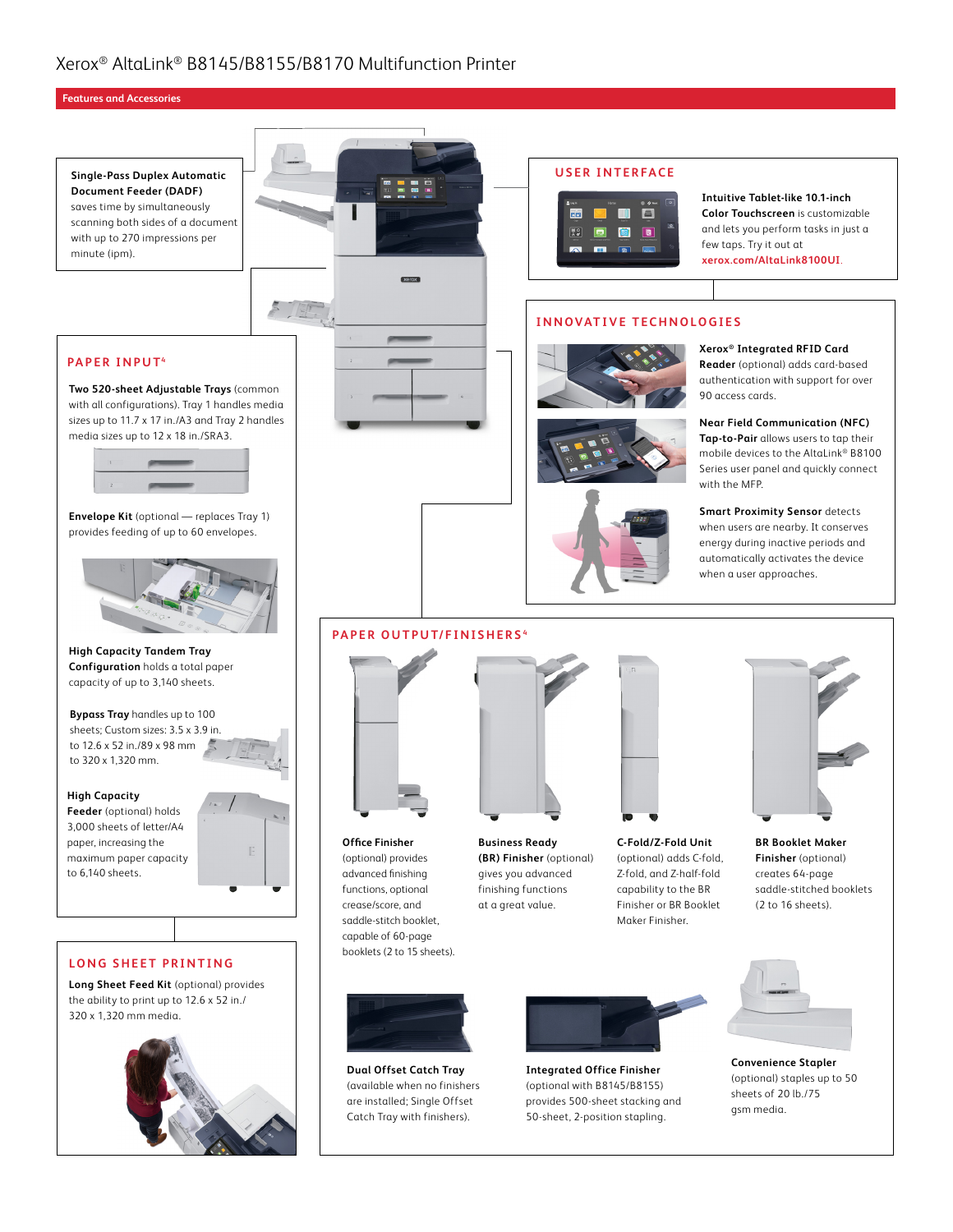| <b>Device Specification</b>    |                                                                                                                                                                                                                                                                                                                                                                                                                                                                                                                                                                                                                                                                                                                                                                                                                                                                                                                                                                                                                                                                                                                                                                          |  |  |  |
|--------------------------------|--------------------------------------------------------------------------------------------------------------------------------------------------------------------------------------------------------------------------------------------------------------------------------------------------------------------------------------------------------------------------------------------------------------------------------------------------------------------------------------------------------------------------------------------------------------------------------------------------------------------------------------------------------------------------------------------------------------------------------------------------------------------------------------------------------------------------------------------------------------------------------------------------------------------------------------------------------------------------------------------------------------------------------------------------------------------------------------------------------------------------------------------------------------------------|--|--|--|
| <b>Control Panel Languages</b> | US English, International English, International French, Italian, German, International Spanish, Dutch, Brazilian Portuguese, Swedish, Norwegian, Danish,<br>Finnish, Turkish, Greek, Russian, Czech, Polish, Hungarian, Romanian, Catalan, Arabic                                                                                                                                                                                                                                                                                                                                                                                                                                                                                                                                                                                                                                                                                                                                                                                                                                                                                                                       |  |  |  |
| <b>Accessories</b>             |                                                                                                                                                                                                                                                                                                                                                                                                                                                                                                                                                                                                                                                                                                                                                                                                                                                                                                                                                                                                                                                                                                                                                                          |  |  |  |
| Optional                       | 500GB HDD<br><b>Bluetooth Kit</b><br>Booklet Maker for Office Finisher<br>BR (Business Ready) Finisher (requires Horizontal Transport Kit)<br>BR Booklet Maker Finisher (requires Horizontal Transport Kit) C-fold/Z-fold Unit for BR Finisher or BR Booklet Maker<br>Convenience Stapler (includes Work Surface <sup>5</sup> )<br>Finisher<br>Foreign Device Interface (Also known as Auxiliary Access Device) Interface for third-party access control devices, such as coin machines and card readers<br>Envelope Tray (Replaces Tray 1)<br>High Capacity Feeder 3000 A4/Letter<br>Hole Punch (2/3, 2/4, Swedish)<br>Horizontal Transport Kit<br>Integrated Office Finisher (Available with AltaLink® B8145, B8155)<br>Long Sheet Feed Kit (banner printing)<br>McAfee® Integrity Control Enablement Kit<br>Multi-feed Detection Kit (AltaLink® B8170 only)<br>Office Finisher<br>Scan To Cloud Enablement Kit<br>Smart Card Enablement Kit <sup>3</sup><br>Walk-up Fax (One- or Two-line options, includes LAN Fax)<br>Wi-Fi/Wi-Fi Direct with Dual Band Wireless Kit<br>Unicode Font Kit<br><b>USB Keyboard/Shelf Kit</b><br>Xerox® Integrated RFID Card Reader Kit |  |  |  |
| <b>Electrical Requirements</b> | AltaLink <sup>®</sup> B8155<br>AltaLink <sup>®</sup> B8170<br>AltaLink <sup>®</sup> B8145                                                                                                                                                                                                                                                                                                                                                                                                                                                                                                                                                                                                                                                                                                                                                                                                                                                                                                                                                                                                                                                                                |  |  |  |
| <b>North America</b>           | Voltage: 110-127 VAC +/- 10%<br>Voltage: 110-127 VAC +/-10%<br>Frequency: 50/60 Hz +/- 3%, 20 A<br>Frequency: 50/60 Hz +/- 3%, 15 A                                                                                                                                                                                                                                                                                                                                                                                                                                                                                                                                                                                                                                                                                                                                                                                                                                                                                                                                                                                                                                      |  |  |  |
| Europe                         | Voltage: 220-240 VAC +/- 10%<br>Voltage: 220-240 VAC +/- 10%<br>Frequency: 50/60 Hz +/- 3%, 10 A<br>Frequency: 50/60 Hz +/- 3%, 10 A                                                                                                                                                                                                                                                                                                                                                                                                                                                                                                                                                                                                                                                                                                                                                                                                                                                                                                                                                                                                                                     |  |  |  |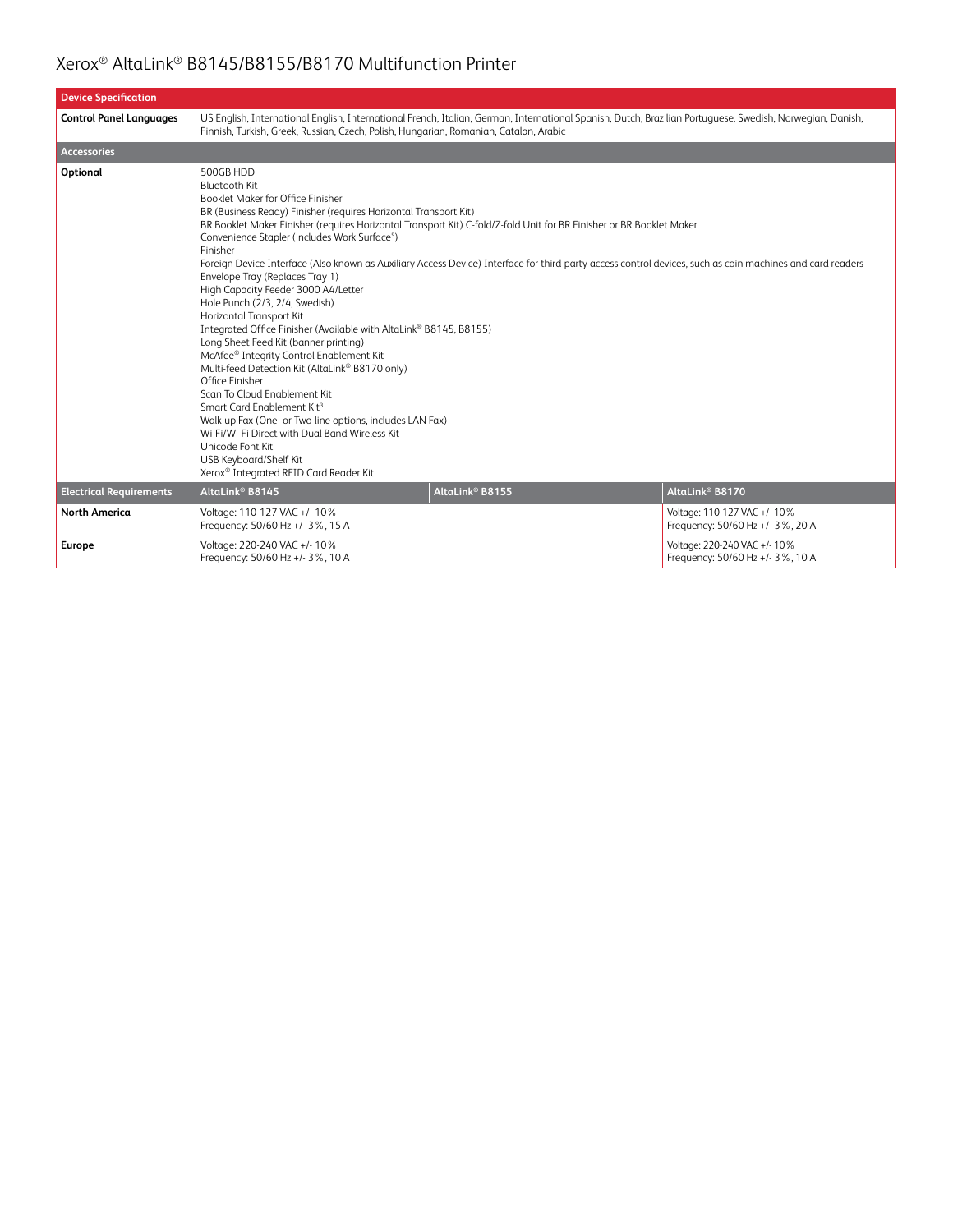| <b>Device Specification (continued)</b>                                                                                       |                                                                                                                                                                                                                              |                                                                                  |                                                                                                         |  |
|-------------------------------------------------------------------------------------------------------------------------------|------------------------------------------------------------------------------------------------------------------------------------------------------------------------------------------------------------------------------|----------------------------------------------------------------------------------|---------------------------------------------------------------------------------------------------------|--|
| <b>Power Consumption</b>                                                                                                      | AltaLink® B8145                                                                                                                                                                                                              | AltaLink <sup>®</sup> B8155                                                      | AltaLink® B8170                                                                                         |  |
| <b>Running (Average)</b>                                                                                                      | 115V: 717 watts<br>230V: 674 watts                                                                                                                                                                                           | 115V: 806 watts<br>230V: 760 watts                                               | 115V: 929 watts<br>230V: 908 watts                                                                      |  |
| <b>Standby Mode</b>                                                                                                           | 115V: 71 watts<br>230V: 71 watts                                                                                                                                                                                             | 115V: 72 watts<br>230V: 70.3 watts                                               | 115V: 91.1 watts<br>230V: 79 watts                                                                      |  |
| Auto Off/Sleep Mode                                                                                                           | 115V: 0.67 watts<br>230V: 0.71 watts<br>(Default time to sleep mode = 0 minutes)                                                                                                                                             | 115V: 0.67 watts<br>230V: 0.71 watts<br>(Default time to sleep mode = 0 minutes) | 115V: 0.68 watts<br>230V: 0.75 watts<br>(Default time to sleep mode = 0 minutes)                        |  |
| Warm-up (from Off)                                                                                                            | As fast as 8.5 seconds                                                                                                                                                                                                       |                                                                                  |                                                                                                         |  |
| <b>Recovery from Sleep</b>                                                                                                    | As fast as 4.5 seconds                                                                                                                                                                                                       |                                                                                  |                                                                                                         |  |
| <b>Operating Environment</b>                                                                                                  |                                                                                                                                                                                                                              |                                                                                  |                                                                                                         |  |
| <b>Required Temperature Range</b>                                                                                             | 50 to 82° F/10 to 28° C                                                                                                                                                                                                      |                                                                                  |                                                                                                         |  |
| <b>Required Relative Humidity</b>                                                                                             | 15% to 85%                                                                                                                                                                                                                   |                                                                                  |                                                                                                         |  |
| <b>Sound Power Levels</b>                                                                                                     | Operating: 63.7/64.2 dB(A)<br>Standby: 4.0/4.0 dB(A)                                                                                                                                                                         | Operating: 70.4 dB(A)<br>Standby: 4.3 dB(A)                                      |                                                                                                         |  |
| <b>Dimensions and Weight</b>                                                                                                  |                                                                                                                                                                                                                              |                                                                                  |                                                                                                         |  |
| <b>Base Configuration</b>                                                                                                     | Width: 24.4 in./620 mm<br>Width: 24.4 in./620 mm<br>Depth: 28.5 in./723 mm<br>Depth: 31.2 in./793 mm<br>Height: 44.5 in./1,130 mm<br>Height: 46 in./1,169 mm<br>Weight: 286 lb./129.5 kg<br>Weight: 319.2 lb./144.8 kg       |                                                                                  |                                                                                                         |  |
| With Office Finisher<br>(with Booklet Maker)                                                                                  | Width: 47.5 in./1,207 mm<br>Width: 47.5 in./1207 mm<br>Depth: 28.5 in./723 mm<br>Depth: 31.2 in./793 mm<br>Height: 44.5 in./1,130 mm<br>Height: 46 in./1,169 mm<br>Weight: 370.3 lb./168 kg<br>Weight: 406 lb./184.2 kg      |                                                                                  |                                                                                                         |  |
| <b>Base Configuration with</b><br><b>Business Ready (BR) Finisher</b>                                                         | Width: 55 in./1,395 mm<br>Width: 55 in./1,395 mm<br>Depth: 28.5 in./723 mm<br>Depth: 31.2 in./723 mm<br>Height: 44.5 in./1,130 mm<br>Height: 46 in./1,169 mm<br>Weight: 382.3 lb./173.4 kg<br>Weight: 415.4 lb./188.4 kg     |                                                                                  |                                                                                                         |  |
| <b>Base Configuration with</b><br><b>BR Booklet Maker Finisher</b>                                                            | Width: 59 in./1,496.3 mm<br>Width: 59 in./1,496.3 mm<br>Depth: 28.5 in./723 mm<br>Depth: 31.2 in./723 mm<br>Height: 44.5 in./1,130 mm<br>Height: 46 in./1,169 mm<br>Weight: 453.3 lb./205.6 kg<br>Weight: 419.7 lb./190.4 kg |                                                                                  |                                                                                                         |  |
| <b>Base Configuration with</b><br><b>BR Booklet Maker Finisher</b><br>and C-fold/Z-fold Unit                                  | Width: 64.3 in./1,632 mm<br>Width: 64.3 in./1,632 mm<br>Depth: 28.5 in./723 mm<br>Depth: 31.2 in./723 mm<br>Height: 44.5 in./1,130 mm<br>Height: 46 in./1,169 mm<br>Weight: 530.6 lb./240.7 kg<br>Weight: 564.2 lb./255.9 kg |                                                                                  |                                                                                                         |  |
| <b>Base Configuration with</b><br><b>BR Booklet Maker Finisher,</b><br>C-fold/Z-fold Unit, and<br><b>High Capacity Feeder</b> | Width: 93 in./2,361 mm<br>Depth: 28.5 in./723 mm<br>Height: 44.5 in./1,130 mm<br>Weight: 598.8 lb./271.6 kg                                                                                                                  |                                                                                  | Width: 93 in./2,361 mm<br>Depth: 31.2 in./723 mm<br>Height: 46 in./1,169 mm<br>Weight: 632.8 lb./287 kg |  |
| <b>System Certifications/Regulatory Compliances</b>                                                                           |                                                                                                                                                                                                                              |                                                                                  |                                                                                                         |  |
| <b>Certifications</b>                                                                                                         | To view the latest list of certifications, go to xerox.com/OfficeCertifications                                                                                                                                              |                                                                                  |                                                                                                         |  |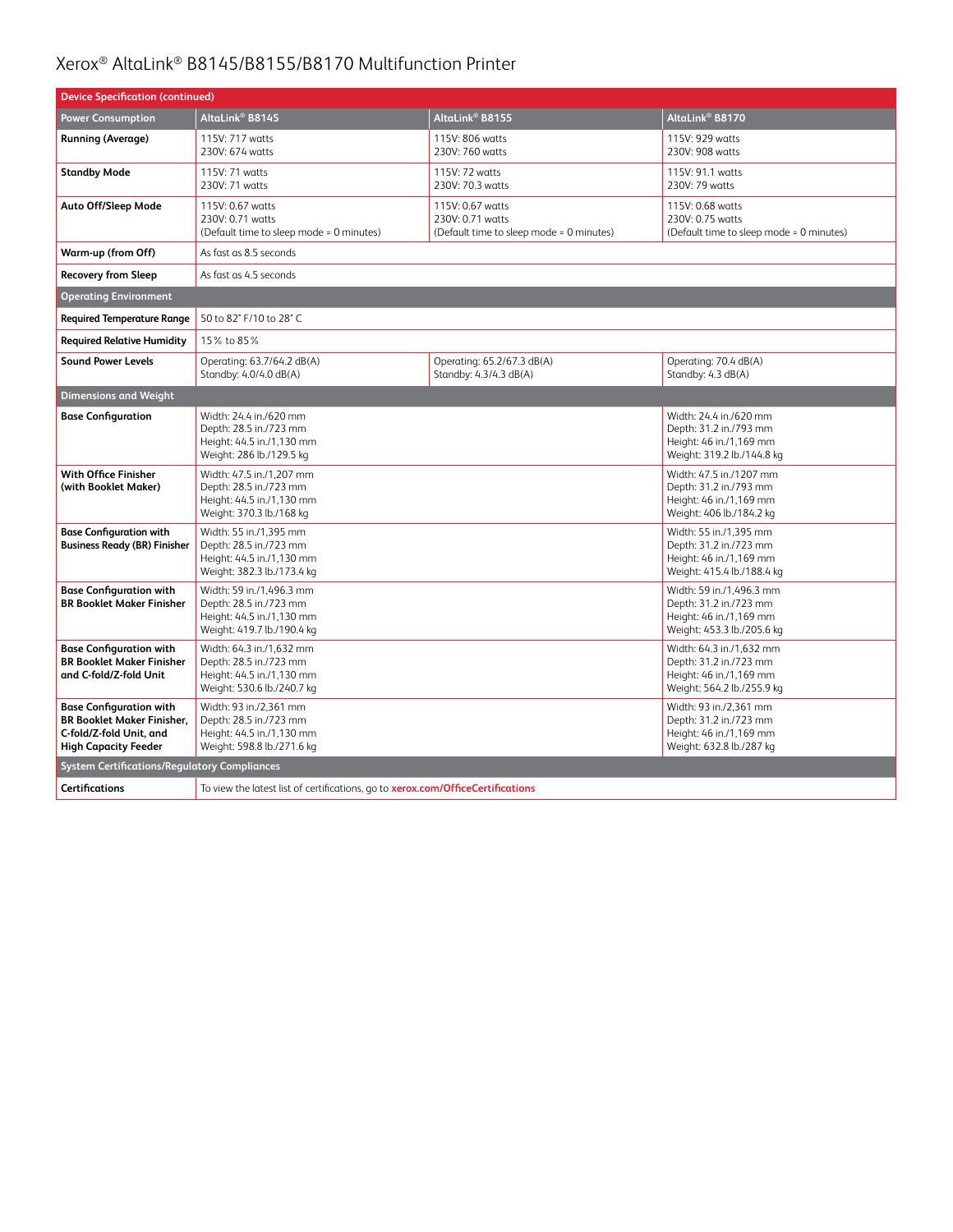| <b>Paper Handling</b>         | AltaLink <sup>®</sup> B8145                                                                                                                                                                                                                                                                                                                                                                                                                                                                                                                                                                                                                                                             | AltaLink <sup>®</sup> B8155                                                                                                     | AltaLink <sup>®</sup> B8170                                           |  |  |  |
|-------------------------------|-----------------------------------------------------------------------------------------------------------------------------------------------------------------------------------------------------------------------------------------------------------------------------------------------------------------------------------------------------------------------------------------------------------------------------------------------------------------------------------------------------------------------------------------------------------------------------------------------------------------------------------------------------------------------------------------|---------------------------------------------------------------------------------------------------------------------------------|-----------------------------------------------------------------------|--|--|--|
|                               | Single-Pass Duplex Automatic Document Feeder (DADF)                                                                                                                                                                                                                                                                                                                                                                                                                                                                                                                                                                                                                                     |                                                                                                                                 |                                                                       |  |  |  |
| Capacity <sup>4</sup>         | 130 sheets                                                                                                                                                                                                                                                                                                                                                                                                                                                                                                                                                                                                                                                                              |                                                                                                                                 | 250 sheets                                                            |  |  |  |
| Speed (Up to)                 | 82 ppm black-and-white (simplex)<br>141 ipm black-and-white (duplex)                                                                                                                                                                                                                                                                                                                                                                                                                                                                                                                                                                                                                    |                                                                                                                                 | 135 ppm black-and-white (simplex)<br>270 ipm black-and-white (duplex) |  |  |  |
| <b>Paper Sizes Sensed</b>     | 3.4 x 4.9 in. to 11.7 x 17 in./85 x 125 mm to 297 x 432 mm                                                                                                                                                                                                                                                                                                                                                                                                                                                                                                                                                                                                                              |                                                                                                                                 |                                                                       |  |  |  |
| Weights                       | 16 lb. to 32 lb. bond/60 to 128 gsm                                                                                                                                                                                                                                                                                                                                                                                                                                                                                                                                                                                                                                                     |                                                                                                                                 |                                                                       |  |  |  |
| <b>Bypass Tray (Standard)</b> |                                                                                                                                                                                                                                                                                                                                                                                                                                                                                                                                                                                                                                                                                         |                                                                                                                                 |                                                                       |  |  |  |
| Capacity <sup>4</sup>         | 100 sheets                                                                                                                                                                                                                                                                                                                                                                                                                                                                                                                                                                                                                                                                              |                                                                                                                                 |                                                                       |  |  |  |
| <b>Sizes</b>                  |                                                                                                                                                                                                                                                                                                                                                                                                                                                                                                                                                                                                                                                                                         | Custom Sizes: 3.5 x 3.9 in. to 12.6 x 52 in./89 x 98 mm to 320 x 1320 mm (SEF); Optional: Long Sheet Feed Kit (Banner Printing) |                                                                       |  |  |  |
| Weights                       |                                                                                                                                                                                                                                                                                                                                                                                                                                                                                                                                                                                                                                                                                         | 16 lb. bond to 110 lb. cover/52 to 300 gsm, Long sheets/banners (>19 in./483 mm): 28lb Bond - 120lb Index/106 - 220 gsm         |                                                                       |  |  |  |
| <b>Media Types</b>            | Bond<br><b>Card Stock</b><br>Card Stock Reloaded<br>Custom<br>Envelopes<br><b>Glossy Card Stock</b><br>Glossy Card Stock Reloaded<br>Heavyweight Card Stock<br>Heavyweight Card Stock Reloaded<br>Heavyweight Glossy Card Stock<br>Heavyweight Glossy Card Stock Reloaded<br>Hole Punched<br>Labels<br>Letterhead<br>Lightweight<br>Lightweight Card Stock<br>Lightweight Card Stock Reloaded<br>Lightweight Glossy Card Stock<br>Lightweight Glossy Card Stock Reloaded<br>Plain<br>Plain-Reloaded<br>Preprinted<br>Recycled<br>Transparencies<br><b>Long Sheets/Banners:</b><br><b>Card Stock</b><br>Card Stock Reloaded<br>Lightweight Card Stock<br>Lightweight Card Stock Reloaded |                                                                                                                                 |                                                                       |  |  |  |
| Trays 1 and 2 (Standard)      |                                                                                                                                                                                                                                                                                                                                                                                                                                                                                                                                                                                                                                                                                         |                                                                                                                                 |                                                                       |  |  |  |
| Capacity <sup>4</sup>         | 520 sheets each                                                                                                                                                                                                                                                                                                                                                                                                                                                                                                                                                                                                                                                                         |                                                                                                                                 |                                                                       |  |  |  |
| <b>Sizes</b>                  | Tray 1: Custom Sizes: 5.5 x 7.2 in. to 11.7 x 17 in./140 x 182 mm to 297 x 432 mm (SEF)<br>Tray 2: Custom Sizes: 5.5 x 7.2 in. to 12 x 18 in./140 x 182 mm to SRA3 (SEF)                                                                                                                                                                                                                                                                                                                                                                                                                                                                                                                |                                                                                                                                 |                                                                       |  |  |  |
| Weights                       | 16 lb. bond to 110 lb. cover/52 to 300 gsm                                                                                                                                                                                                                                                                                                                                                                                                                                                                                                                                                                                                                                              |                                                                                                                                 |                                                                       |  |  |  |
| <b>Media Types</b>            | Bond<br>Card Stock<br>Card Stock Reloaded<br>Custom<br>Envelopes<br><b>Glossy Card Stock</b><br>Glossy Card Stock Reloaded<br>Heavyweight Card Stock<br>Heavyweight Card Stock Reloaded<br>Heavyweight Glossy Card Stock<br>Heavyweight Glossy Card Stock Reloaded<br>Hole Punched<br><b>Labels</b><br>Letterhead<br>Lightweight<br>Lightweight Card Stock<br>Lightweight Card Stock Reloaded<br>Lightweight Glossy Card Stock<br>Lightweight Glossy Card Stock Reloaded<br>Plain<br>Plain-Reloaded<br>Preprinted<br>Recycled<br>Transparencies                                                                                                                                         |                                                                                                                                 |                                                                       |  |  |  |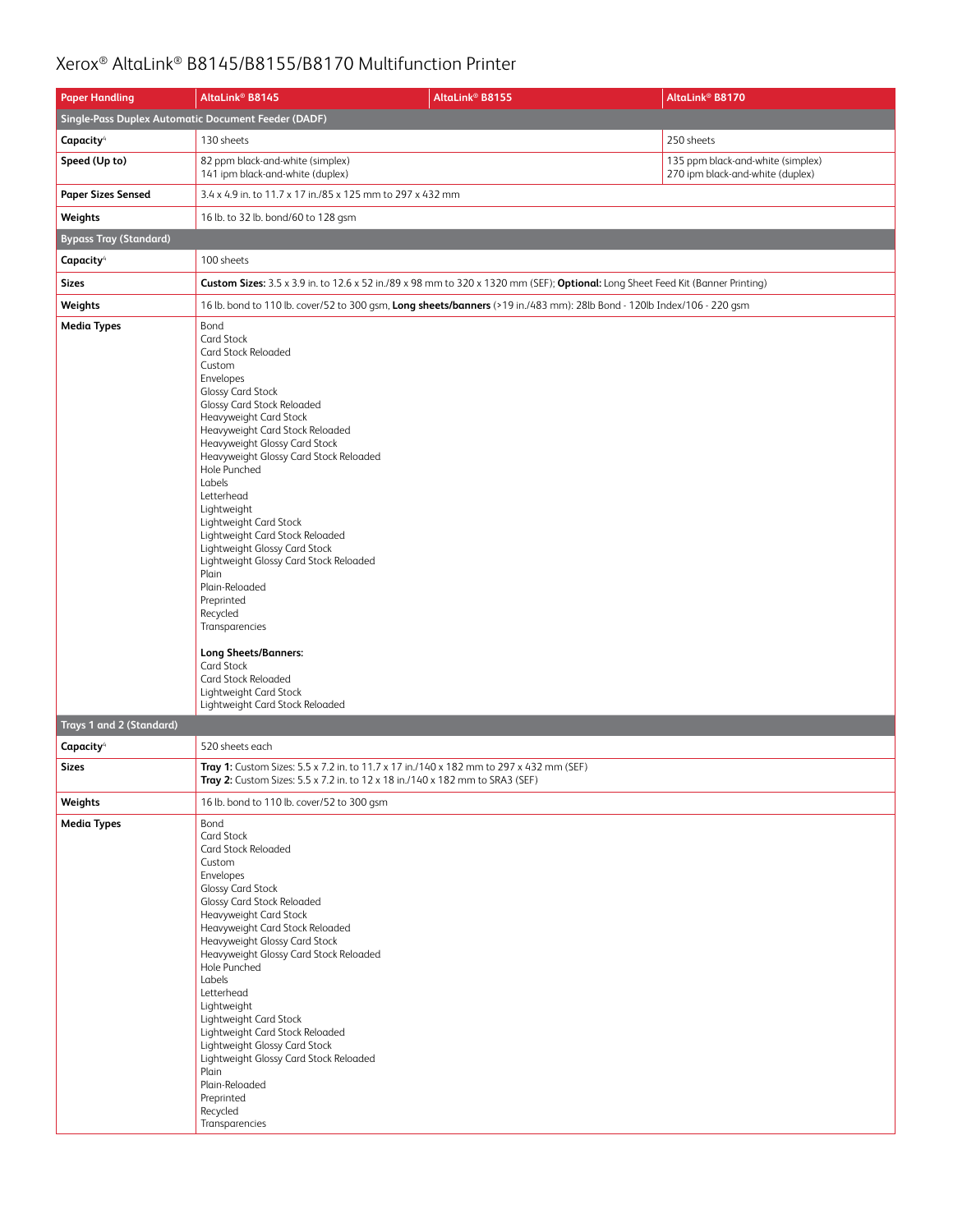| <b>Paper Handling (continued)</b>                     | AltaLink <sup>®</sup> B8145                                                                                                                                                               | AltaLink <sup>®</sup> B8155 | AltaLink <sup>®</sup> B8170 |  |  |
|-------------------------------------------------------|-------------------------------------------------------------------------------------------------------------------------------------------------------------------------------------------|-----------------------------|-----------------------------|--|--|
|                                                       | High Capacity Tandem Tray (Available with all models)                                                                                                                                     |                             |                             |  |  |
| Capacity <sup>4</sup>                                 | Tray 3: 867 sheets<br>Tray 4: 1,133 sheets                                                                                                                                                |                             |                             |  |  |
| <b>Sizes</b>                                          | 8.5 x 11 in./A4, JIS B5, Executive (7.25 x 10.5 in) LEF                                                                                                                                   |                             |                             |  |  |
| Weights                                               | 16 lb. bond to 110 lb. cover/52 to 300 gsm                                                                                                                                                |                             |                             |  |  |
| <b>Media Types</b>                                    | Bond<br>Card Stock<br>Custom<br><b>Glossy Card Stock</b><br>Hole Punched<br><b>Labels</b><br>Letterhead<br>Lightweight Card Stock<br>Lightweight Glossy Card Stock<br>Plain<br>Preprinted |                             |                             |  |  |
| <b>Envelope Tray (Optional - Replaces Tray 1)</b>     |                                                                                                                                                                                           |                             |                             |  |  |
| Capacity <sup>4</sup>                                 | Up to 60 envelopes                                                                                                                                                                        |                             |                             |  |  |
| <b>Sizes</b>                                          | #10 Commercial (9.25 x 4.125 in.)/Monarch, DL, C5<br>Custom Sizes: 3.9 x 5.8 in, to 6.4 x 9.5 in./98 x 148 mm to 162 x 241 mm                                                             |                             |                             |  |  |
| Weights                                               | 20 lb. to 24 lb. bond/75 to 90 gsm                                                                                                                                                        |                             |                             |  |  |
| High Capacity Feeder (HCF) (Optional with all models) |                                                                                                                                                                                           |                             |                             |  |  |
| Capacity <sup>4</sup>                                 | 3.000 sheets                                                                                                                                                                              |                             |                             |  |  |
| <b>Sizes</b>                                          | Standard Sizes: 8.5 x 11 in. or 7.25 x 10.5 in./A4 or B5 LEF                                                                                                                              |                             |                             |  |  |
| Weights                                               | 16 lb. bond to 110 lb. cover/52 to 300 gsm                                                                                                                                                |                             |                             |  |  |
| <b>Total Capacity</b>                                 |                                                                                                                                                                                           |                             |                             |  |  |
| <b>Device Total Capacity<sup>4</sup></b>              | High Capacity Tandem Tray Module: 3,140 sheets<br>High Capacity Tandem Tray Module with High Capacity Feeder: 6,140 sheets                                                                |                             |                             |  |  |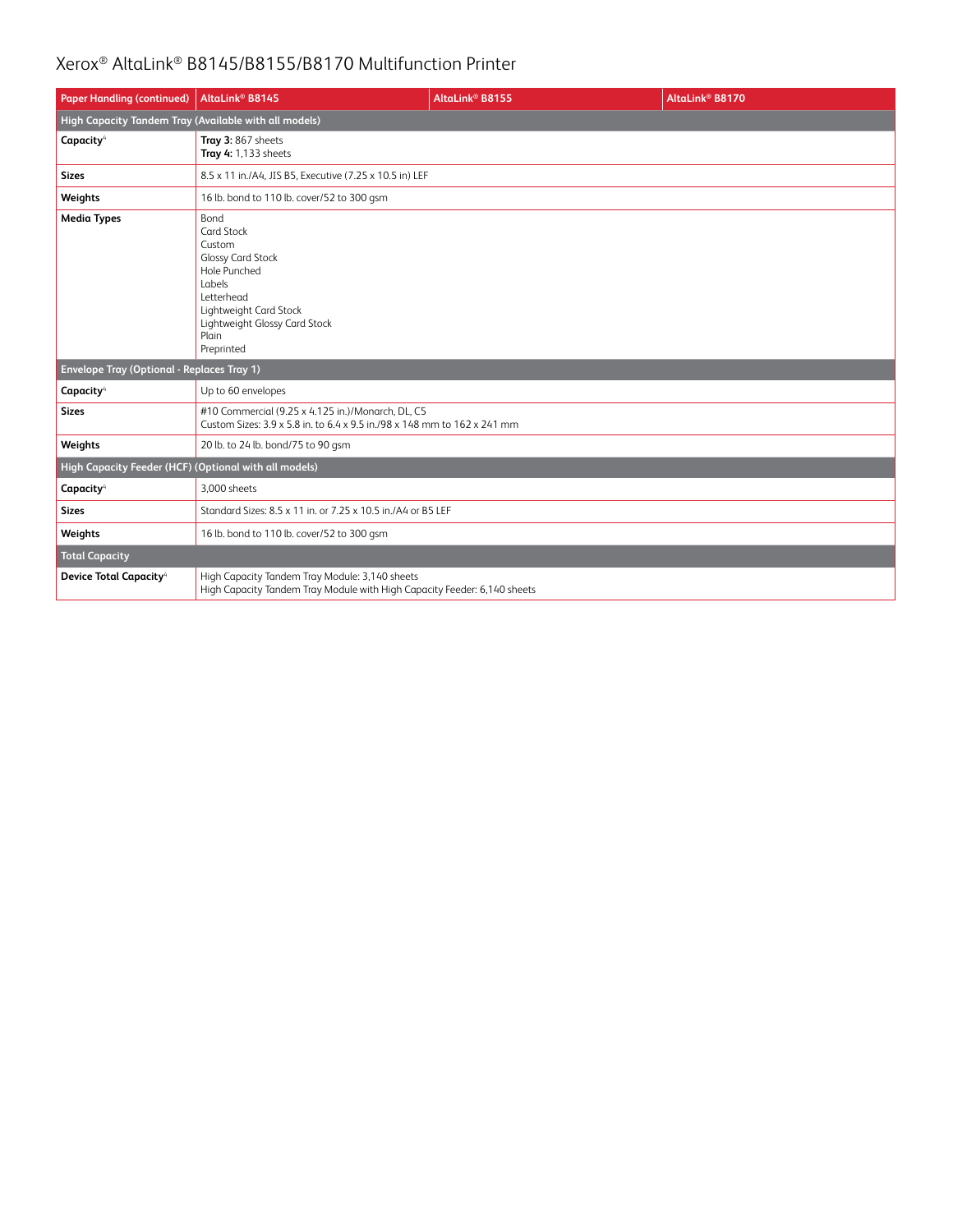| <b>Finishing</b>                           | AltaLink® B8145                                                                                                                                                                                                                                                                                  | AltaLink® B8155                                                                                                                                          | AltaLink <sup>®</sup> B8170 |  |
|--------------------------------------------|--------------------------------------------------------------------------------------------------------------------------------------------------------------------------------------------------------------------------------------------------------------------------------------------------|----------------------------------------------------------------------------------------------------------------------------------------------------------|-----------------------------|--|
|                                            |                                                                                                                                                                                                                                                                                                  | Output Trays (Standard) (Dual Offset Catch Trays not available with Integrated Office Finisher and limited to one with Office Finisher and BR Finishers) |                             |  |
| <b>Stacking Tray Capacity</b> <sup>4</sup> | Dual Offset Catch Tray: Up to 250 sheets each<br>Left Side Face-up Tray: Up to 100 sheets                                                                                                                                                                                                        |                                                                                                                                                          |                             |  |
|                                            | Integrated Office Finisher (Optional with AltaLink® B8145/B8155)                                                                                                                                                                                                                                 |                                                                                                                                                          |                             |  |
| <b>Stacking Tray Capacity<sup>4</sup></b>  |                                                                                                                                                                                                                                                                                                  | 500 sheets of 20 lb. bond/80 gsm - 8.5 x 11 in./A4 or 250 sheets of 20 lb. bond/80 gsm - 11 x 17 in./A3                                                  |                             |  |
| Sizes                                      | 3.5 x 3.9 in. to 11.7 x 17 in./89 x 98 mm to 297 x 432 mm                                                                                                                                                                                                                                        |                                                                                                                                                          |                             |  |
| Weights                                    | 16 lb. bond to 110 lb. cover/52 to 300 gsm                                                                                                                                                                                                                                                       |                                                                                                                                                          |                             |  |
| Stapling                                   | Single/Dual Position<br>Auto-Stapling:<br>50 sheets maximum: Letter/A4/B5 size sheets (less than 90 gsm or (2) 220 gsm covers)<br>30 sheets maximum: Legal/Tabloid/A3/B4 size sheets (less than 90 gsm or (2) 220 gsm covers)                                                                    |                                                                                                                                                          |                             |  |
| <b>Office Finisher (Optional)</b>          |                                                                                                                                                                                                                                                                                                  |                                                                                                                                                          |                             |  |
| <b>Stacking Tray Capacity</b> <sup>4</sup> | 2,000 sheets unstapled or 1,000 sheets single stapled or 750 sheets dual stapled (8.5 x 11 in./A4)                                                                                                                                                                                               |                                                                                                                                                          |                             |  |
| <b>Stacking Tray Sizes</b>                 | 8.3 x 7.2 in. to 11.7 x 17 in./210 x 182 mm to 297 x 432 mm                                                                                                                                                                                                                                      |                                                                                                                                                          |                             |  |
| Weights                                    | 16 lb. bond to 110 lb. cover/52 to 300 gsm                                                                                                                                                                                                                                                       |                                                                                                                                                          |                             |  |
| <b>Multiposition Stapling</b>              | 50 sheets maximum: Letter/A4/B5 size sheets (less than 90 gsm or (2) 220 gsm covers)<br>30 sheets maximum: Legal/Tabloid/A3/B4 size sheets (less than 90 qsm or (2) 220 qsm covers)                                                                                                              |                                                                                                                                                          |                             |  |
| Hole Punch (Optional)                      | North America: 2/3-hole punch<br>Europe: 2/4-hole punch<br><b>Optional:</b> 4-hole "Swedish" punch                                                                                                                                                                                               |                                                                                                                                                          |                             |  |
|                                            | Booklet Maker for Office Finisher (Score/Crease, Saddle-stitch Staple) (Optional)                                                                                                                                                                                                                |                                                                                                                                                          |                             |  |
| <b>Top Tray Capacity</b> <sup>4</sup>      | 40 booklets (2-15 sheets per booklet - 20 lb./80 gsm or less)                                                                                                                                                                                                                                    |                                                                                                                                                          |                             |  |
| Sizes                                      | Letter $-8.5 \times 11$ in./A4 SEF<br>Legal $-8.5 \times 14$ in./B4 SEF<br>Tabloid - 11 x 17 in./A3 SEF                                                                                                                                                                                          |                                                                                                                                                          |                             |  |
| Saddle-Stitch Stapling                     | 2-15 sheets/8-60 page booklet<br>16 lb. bond to 67 lb. bond/60 to 256 gsm                                                                                                                                                                                                                        |                                                                                                                                                          |                             |  |
| <b>Score/Crease</b>                        | 1-15 sheets/unstapled<br>18 lb. bond to 28 lb. bond/60 to 105 gsm                                                                                                                                                                                                                                |                                                                                                                                                          |                             |  |
|                                            | Business Ready (BR) Finisher (Optional) (Requires Horizontal Transport Kit)                                                                                                                                                                                                                      |                                                                                                                                                          |                             |  |
| Capacity <sup>4</sup>                      | Offsetting Top Tray: 500 sheets<br>Stacking Stapling Tray: 3,000 sheets unstapled or                                                                                                                                                                                                             | 100 sets (dual or 4-position stapling) 11 x 17 in., 8.5 x 14 in./A3 or 200 sets (single-position staple) 8.5 x 11 in./A4                                 |                             |  |
| Sizes                                      | 3.9 x 5.8 in to 12.6 x 19.2 in/100 x 148 mm x 320 x 488 mm for top tray<br>7.25 x 10.5 in. to 12.6 x 19 in./182 x 203 mm to 320 x 488 mm for stacking<br>7.25 x 10.5 in. to 11 x 17 in./B5 to A3 for stapling                                                                                    |                                                                                                                                                          |                             |  |
| Weights                                    | 16 lb. bond to 110 lb. cover/52 to 300 gsm                                                                                                                                                                                                                                                       |                                                                                                                                                          |                             |  |
| Stapling                                   | Single and multiposition stapling<br>Auto stapling (50 sheets maximum) - 24 lb./90 gsm<br>Letter, Legal, Tabloid, A3, A4, B4, and B5 sizes supported                                                                                                                                             |                                                                                                                                                          |                             |  |
| <b>Hole Punch</b>                          | North America: 2/3-hole punch<br>Europe: 2/4-hole punch<br>Optional: 4-hole "Swedish" punch                                                                                                                                                                                                      |                                                                                                                                                          |                             |  |
|                                            | BR Booklet Maker Finisher (Optional) (Requires Horizontal Transport Kit)                                                                                                                                                                                                                         |                                                                                                                                                          |                             |  |
| Capacity <sup>4</sup>                      | Offsetting Top Tray: 500 sheets of 8.5 x 11 in./A4 unstapled<br>Stacking Stapling Tray:<br>1,500 sheets of 8.5 x 11 in./11 x 17 in./A4/A3 unstapled or<br>200 stapled sets of 8.5 x 11 in./A4 (single-position stapling or<br>dual or 4-position stapling) or 100 stapled sets of 11 x 17 in./A3 |                                                                                                                                                          |                             |  |
| Sizes                                      | 3.9 x 5.8 in to 12.6 x 19.2 in/100 x 148 mm x 320 x 488 mm for top tray<br>7.25 x 10.5 in. to 12.6 x 19 in./182 x 203 mm to 320 x 488 mm for stacking<br>7.25 x 10.5 in. to 11 x 17 in./B5 to A3 for stapling                                                                                    |                                                                                                                                                          |                             |  |
| Weights                                    | 16 lb. bond to 110 lb. cover/52 to 300 gsm                                                                                                                                                                                                                                                       |                                                                                                                                                          |                             |  |
| Stapling                                   | Single and multiposition stapling<br>Auto stapling (50 sheets maximum) - 24 lb./90 gsm<br>Letter, Legal, Tabloid, A3, A4, B4, and B5 sizes supported                                                                                                                                             |                                                                                                                                                          |                             |  |
| <b>Hole Punch</b>                          | North America: 2/3-hole punch<br>Europe: 2/4-hole punch<br><b>Optional:</b> 4-hole "Swedish" punch                                                                                                                                                                                               |                                                                                                                                                          |                             |  |
| <b>Booklet Maker</b>                       | Bi-fold up to 5 sheets<br>Letter, Legal, Tabloid, A3, A4 supported                                                                                                                                                                                                                               | Saddle-stitch 2 to 16 sheets (7 sheets at 106 to 176 gsm coated or 5 sheets at 177 to 220 gsm coated)                                                    |                             |  |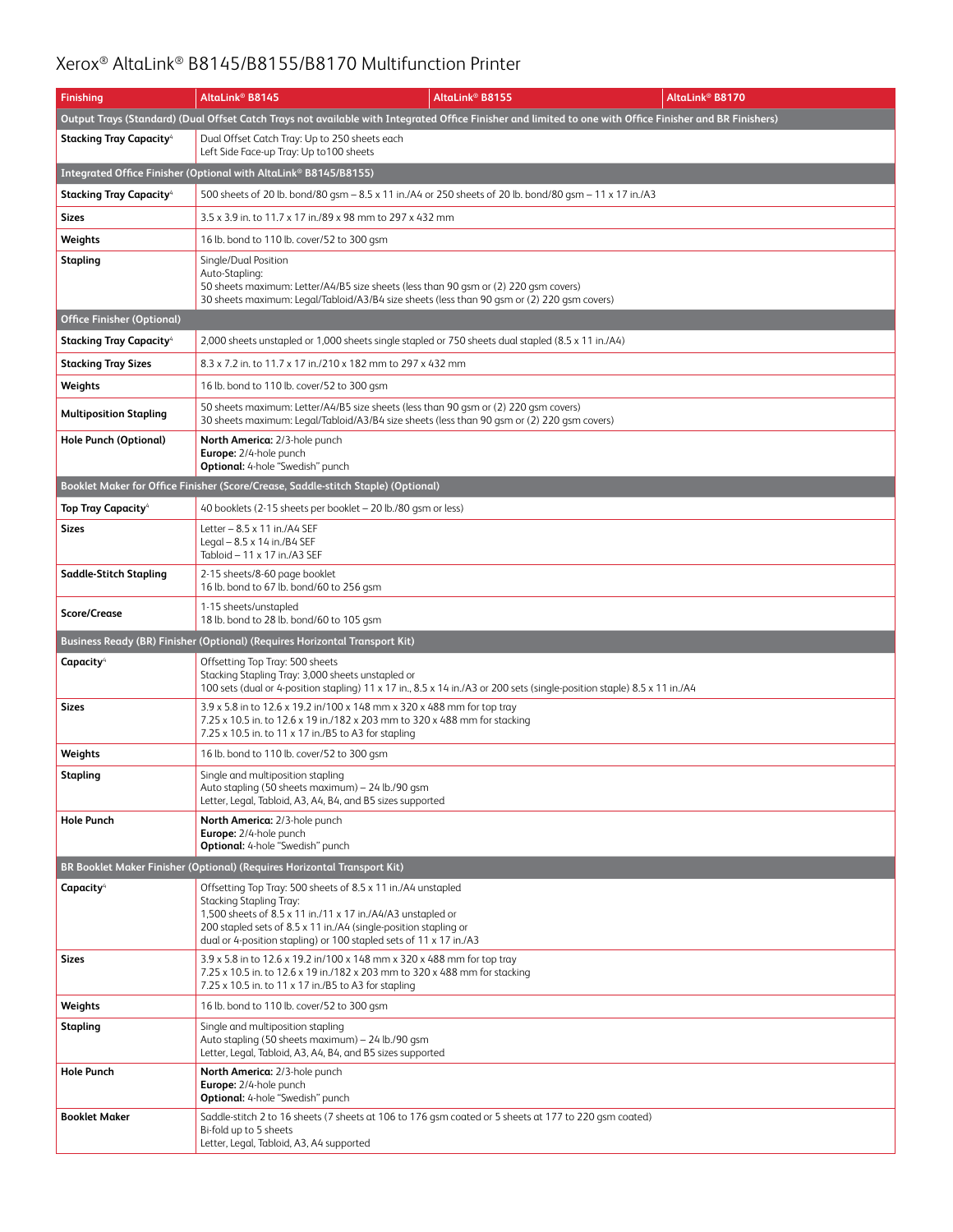| <b>Finishing (continued)</b>                                         | AltaLink® B8145                                                                                                                                                                                                                                                                                                                                                                                                                                                                                                                                                                                                                                                                                                                                                                                                                                                                                                                          | AltaLink® B8155        | AltaLink <sup>®</sup> B8170 |  |
|----------------------------------------------------------------------|------------------------------------------------------------------------------------------------------------------------------------------------------------------------------------------------------------------------------------------------------------------------------------------------------------------------------------------------------------------------------------------------------------------------------------------------------------------------------------------------------------------------------------------------------------------------------------------------------------------------------------------------------------------------------------------------------------------------------------------------------------------------------------------------------------------------------------------------------------------------------------------------------------------------------------------|------------------------|-----------------------------|--|
|                                                                      | C-fold/Z-fold Unit (Optional with BR Finisher and BR Booklet Maker Finisher)                                                                                                                                                                                                                                                                                                                                                                                                                                                                                                                                                                                                                                                                                                                                                                                                                                                             |                        |                             |  |
| <b>Types</b>                                                         | C-fold, Z-fold, and Z-half-fold                                                                                                                                                                                                                                                                                                                                                                                                                                                                                                                                                                                                                                                                                                                                                                                                                                                                                                          |                        |                             |  |
| Capacity <sup>4</sup>                                                | 40 sheets                                                                                                                                                                                                                                                                                                                                                                                                                                                                                                                                                                                                                                                                                                                                                                                                                                                                                                                                |                        |                             |  |
| Sizes                                                                | C-fold and Z-fold: Letter - 8.5 x 11 in./A4 SEF only<br>Z-half-fold: Tabloid - 11 x 17 in./A3 only                                                                                                                                                                                                                                                                                                                                                                                                                                                                                                                                                                                                                                                                                                                                                                                                                                       |                        |                             |  |
| Weights                                                              | 16 lb. to 24 lb. bond/64 to 90 gsm                                                                                                                                                                                                                                                                                                                                                                                                                                                                                                                                                                                                                                                                                                                                                                                                                                                                                                       |                        |                             |  |
| <b>Output Trays</b>                                                  | Envelope Tray: C-fold, Z-fold, and Tri-fold<br>Stacker Tray or Top Tray: Z-half-fold                                                                                                                                                                                                                                                                                                                                                                                                                                                                                                                                                                                                                                                                                                                                                                                                                                                     |                        |                             |  |
| Convenience Stapler (Optional - Includes Work Surface <sup>5</sup> ) |                                                                                                                                                                                                                                                                                                                                                                                                                                                                                                                                                                                                                                                                                                                                                                                                                                                                                                                                          |                        |                             |  |
| Capacity <sup>4</sup>                                                | 50-sheet stapling<br>5,000 staples<br>Requires separate power outlet                                                                                                                                                                                                                                                                                                                                                                                                                                                                                                                                                                                                                                                                                                                                                                                                                                                                     |                        |                             |  |
| Copy                                                                 | AltaLink® B8145                                                                                                                                                                                                                                                                                                                                                                                                                                                                                                                                                                                                                                                                                                                                                                                                                                                                                                                          | AltaLink® B8155        | AltaLink <sup>®</sup> B8170 |  |
| <b>First-Copy-Out Time</b><br>(from platen/warmed up)                | As fast as 4.4 seconds                                                                                                                                                                                                                                                                                                                                                                                                                                                                                                                                                                                                                                                                                                                                                                                                                                                                                                                   | As fast as 3.7 seconds | As fast as 3.2 seconds      |  |
| Sides (input:output)                                                 | $1-1, 1-2, 2-2, 2-1$                                                                                                                                                                                                                                                                                                                                                                                                                                                                                                                                                                                                                                                                                                                                                                                                                                                                                                                     |                        |                             |  |
| Quantity                                                             | 1 to 9,999                                                                                                                                                                                                                                                                                                                                                                                                                                                                                                                                                                                                                                                                                                                                                                                                                                                                                                                               |                        |                             |  |
| <b>Resolution (max)</b>                                              | Up to 600 x 600 dpi                                                                                                                                                                                                                                                                                                                                                                                                                                                                                                                                                                                                                                                                                                                                                                                                                                                                                                                      |                        |                             |  |
| <b>Reduction/Enlargement</b>                                         | Variable zoom from 25% to 400% in 1% increments                                                                                                                                                                                                                                                                                                                                                                                                                                                                                                                                                                                                                                                                                                                                                                                                                                                                                          |                        |                             |  |
| Concurrency                                                          | Program-ahead to allow the job to be queued while the initial job is processed (Copy, Print, Fax, and Scan)                                                                                                                                                                                                                                                                                                                                                                                                                                                                                                                                                                                                                                                                                                                                                                                                                              |                        |                             |  |
| <b>Copy Features</b>                                                 | Annotation and Bates™ stamping<br>Authentication for Services<br>Auto Paper Select<br>Auto Reduction & Enlargement (To fit selected paper size)<br>Auto Tray Switching<br>Automatic 2-sided/Duplex Booklet Creation<br>Build Job (Enables page-level programming and also lets you proof each section or delete the last section as the job is built)<br>Collation<br>Covers (Front only, front and back, back only, printed inside and out: Blank or Printed)<br>Dividers (blank)<br><b>Edge Erase</b><br>Features Help (Intuitive text and graphic descriptions)<br><b>ID Card Copy</b><br><b>Image Quality Adjustments</b><br>Image Shift (with Auto Center option)<br><b>Imaging Security</b><br>Invert Image (negative or mirror image)<br>Large Job Interrupt<br>Multi-up (up to 15 columns by 15 rows)<br>Sample Set<br>Save Job Settings<br>Single Color<br>Stapling<br><b>Touchless Workflow Accelerators</b><br>Transparencies |                        |                             |  |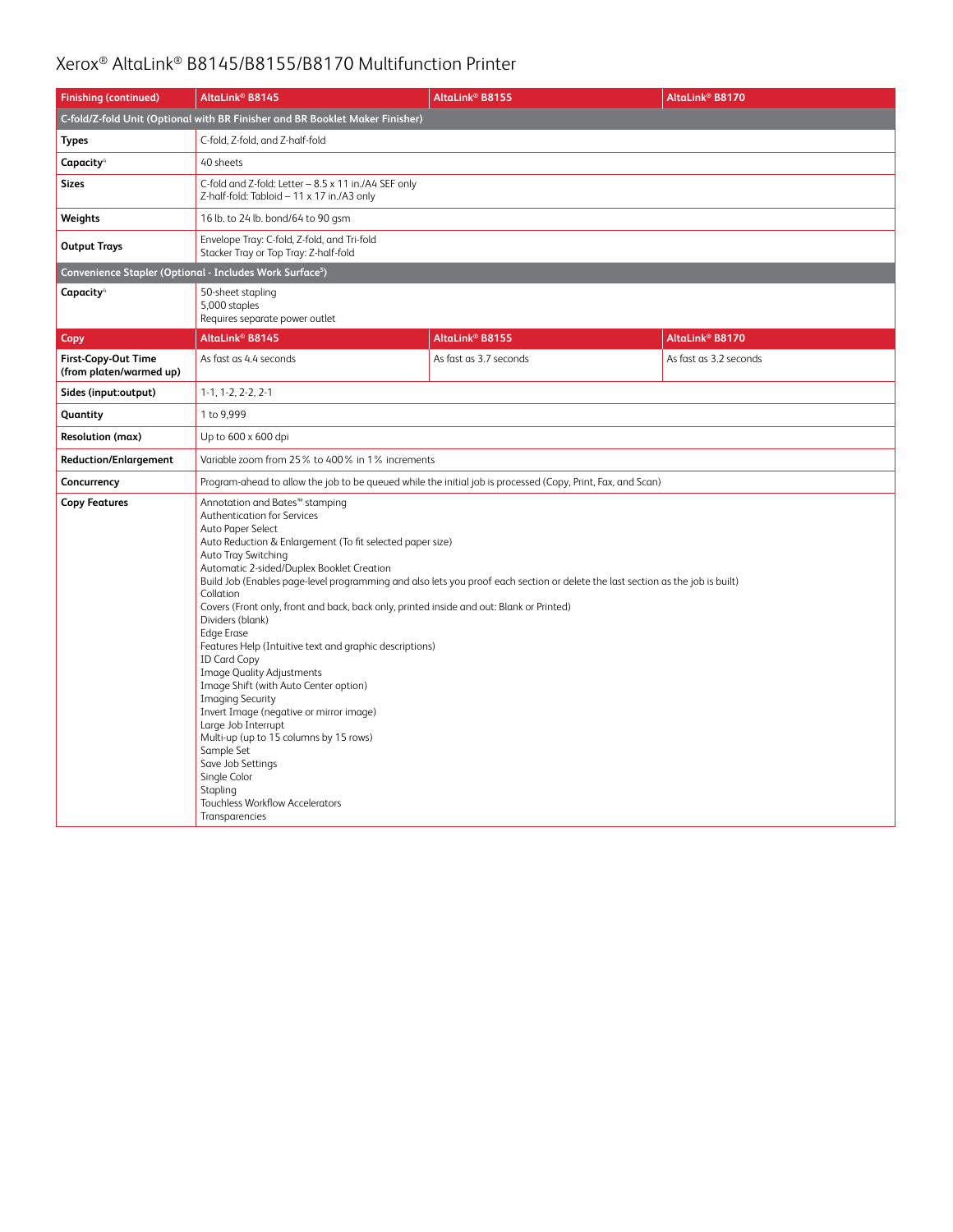| Print                                               | AltaLink <sup>®</sup> B8145                                                                                                                                                                                                                                                                                                                                                                                                                                                                                | AltaLink <sup>®</sup> B8155                                                                                                                                                                                                                                                                                                                                                                                                                                         | AltaLink® B8170                                                                                                                                                                                                                                                                                                                |
|-----------------------------------------------------|------------------------------------------------------------------------------------------------------------------------------------------------------------------------------------------------------------------------------------------------------------------------------------------------------------------------------------------------------------------------------------------------------------------------------------------------------------------------------------------------------------|---------------------------------------------------------------------------------------------------------------------------------------------------------------------------------------------------------------------------------------------------------------------------------------------------------------------------------------------------------------------------------------------------------------------------------------------------------------------|--------------------------------------------------------------------------------------------------------------------------------------------------------------------------------------------------------------------------------------------------------------------------------------------------------------------------------|
| Resolution (up to)                                  | 1200 x 2400 dpi                                                                                                                                                                                                                                                                                                                                                                                                                                                                                            |                                                                                                                                                                                                                                                                                                                                                                                                                                                                     |                                                                                                                                                                                                                                                                                                                                |
| <b>Print Features</b>                               | <b>Application Defaults</b><br><b>Banner Sheet Enable/Disable</b><br><b>Booklet Layout</b><br>Cover Selection<br>Delay Print (specific time) User Permissions<br>Finishing<br>Fit to New Paper Size<br>Hold All Jobs<br>LAN Fax (requires optional Fax Kit)<br>Long Sheet/Banner<br>Layout/Watermark<br>N-up (up to 16 pages per sheet)<br>Paper Selection by Attribute Sample Set<br>Saved Job<br>Secure Print with Timed Deletion<br>Store and Recall Driver Settings<br>Two-sided Printing (as default) | Image Options (Toner Saver, Resolution (Standard, Enhanced, High))<br>Job Identification (Print ID or Banner, Print ID in margins on the first page only or all pages)<br>Print From Cloud Repositories (Dropbox, OneDrive, and Google Drive)<br>Special Pages (exception page programming: covers, inserts, exception pages)<br>Sustainability Features (Xerox® Earth Smart Settings, Duplex, N-up, Turn-off Banner and Print ID, Smart Sample Set, Hold All Jobs) |                                                                                                                                                                                                                                                                                                                                |
| Print from USB                                      | Allows walk-up printing from Type A USB port on the front panel<br>Supports direct printing from a computer via Type B USB port<br>Supported file formats: PDF, JPEG, TIFF, PS, PCL<br>Color jobs can be printed as black-and-white                                                                                                                                                                                                                                                                        |                                                                                                                                                                                                                                                                                                                                                                                                                                                                     |                                                                                                                                                                                                                                                                                                                                |
| <b>Operating Systems</b>                            | Windows Server 2008 SP2 (32- and 64-bit)<br>Windows Server 2008 R2 (64-bit)<br>Windows Server 2012 and R2 (64-bit)<br>Windows Server 2016 (64-bit)<br>Windows Server 2019 (64-bit)<br>Windows 7 (32- and 64-bit)<br>Windows 8 (32- and 64-bit)<br>Windows 8.1 (32- and 64-bit)<br>Windows 10 (32- and 64-bit)<br>Mac OS 10.13, 10.14, 10.15<br>Fedora <sup>®</sup> Core<br>Ubuntu®                                                                                                                         |                                                                                                                                                                                                                                                                                                                                                                                                                                                                     |                                                                                                                                                                                                                                                                                                                                |
| <b>Network Protocols</b>                            | Microsoft Windows Networking over IP<br>Bonjour®/AirPrint <sup>™</sup><br>IP <sub>v</sub> 6<br>Most protocols not in use can be disabled                                                                                                                                                                                                                                                                                                                                                                   | TCP/IP: HTTP/HTTPS, Internet Printing Protocol, LPR/LPD, Raw Socket Printing/Port 9100, IPv4/IPv6, WSD                                                                                                                                                                                                                                                                                                                                                              |                                                                                                                                                                                                                                                                                                                                |
| <b>Font Capability</b>                              |                                                                                                                                                                                                                                                                                                                                                                                                                                                                                                            | PCL: 93 scalable fonts, line printer, and bitmap font (including Cyrillic font support) PostScript 3: 173 Type 1 fonts, 2 Multiple Master fonts                                                                                                                                                                                                                                                                                                                     |                                                                                                                                                                                                                                                                                                                                |
| Xerox <sup>®</sup> Global Print Driver <sup>®</sup> | Universal Print.                                                                                                                                                                                                                                                                                                                                                                                                                                                                                           |                                                                                                                                                                                                                                                                                                                                                                                                                                                                     | A truly universal print driver that lets IT administrators install, upgrade, and manage non-Xerox and Xerox® Devices from a single driver. It provides a<br>consistent, easy-to-use interface for end-users, reducing the number of support calls and simplifying print services management. Support for Microsoft             |
| Xerox <sup>®</sup> Pull Print Driver                |                                                                                                                                                                                                                                                                                                                                                                                                                                                                                                            | multiple drivers. Used in conjunction with Equitrac Office®, Ysoft® SafeQ®, Pharos®, and others.                                                                                                                                                                                                                                                                                                                                                                    | Makes it easy for IT managers to qualify, deploy, and manage all print devices using a single driver in a Pull Print environment. Uses a single queue and single<br>driver. The Xerox® Pull Print Driver extends convenience across a broad range of printing assets. IT administrators no longer need to manage and configure |
|                                                     | Unified Address Book for Fax, Internet Fax, Email, and Scan to                                                                                                                                                                                                                                                                                                                                                                                                                                             |                                                                                                                                                                                                                                                                                                                                                                                                                                                                     |                                                                                                                                                                                                                                                                                                                                |
| <b>Features</b>                                     | Services supported: Fax, Internet Fax, Email, Scan to<br>Maximum contacts: 5,000<br>Contacts: Supports 1 or more destinations<br>Favorites for quick access of all services supported                                                                                                                                                                                                                                                                                                                      |                                                                                                                                                                                                                                                                                                                                                                                                                                                                     |                                                                                                                                                                                                                                                                                                                                |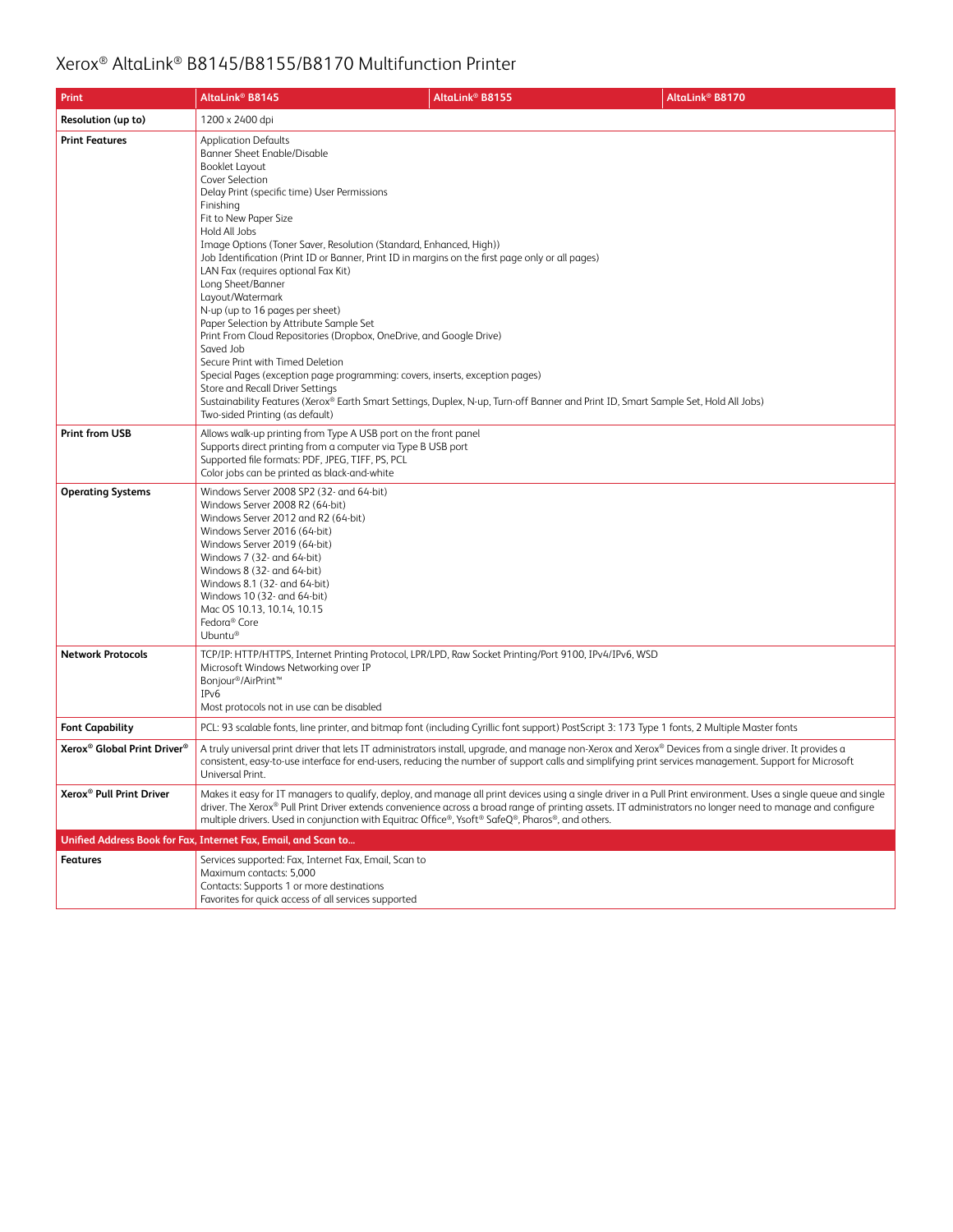| Scan                                                 | AltaLink® B8145                                                                                                                                                                                                                                                                                                                                                                                             | AltaLink® B8155                                                                                                                                                                                                  | AltaLink <sup>®</sup> B8170                                                                                                                                   |
|------------------------------------------------------|-------------------------------------------------------------------------------------------------------------------------------------------------------------------------------------------------------------------------------------------------------------------------------------------------------------------------------------------------------------------------------------------------------------|------------------------------------------------------------------------------------------------------------------------------------------------------------------------------------------------------------------|---------------------------------------------------------------------------------------------------------------------------------------------------------------|
| Concurrency                                          | concurrent jobs)                                                                                                                                                                                                                                                                                                                                                                                            |                                                                                                                                                                                                                  | Scan while the system is printing, copying, or while it is transferring scan to network or fax jobs (priority is for return of scanned originals and printing |
| <b>Input Speed</b><br>(up to)                        | 82 ppm black-and-white and color (simplex)<br>141 ipm black-and-white and color (duplex)                                                                                                                                                                                                                                                                                                                    |                                                                                                                                                                                                                  | 135 ppm black-and-white and color (simplex)<br>270 ipm black-and-white and color (duplex)                                                                     |
| Resolution                                           | 72 x 72 dpi to 600 x 600 dpi                                                                                                                                                                                                                                                                                                                                                                                |                                                                                                                                                                                                                  |                                                                                                                                                               |
| <b>Bit Depth</b>                                     | 1-bit (black-and-white), 8-bit (grayscale), 24-bit (color)                                                                                                                                                                                                                                                                                                                                                  |                                                                                                                                                                                                                  |                                                                                                                                                               |
| Maximum Scan Area                                    | 11 x 17 in./A3                                                                                                                                                                                                                                                                                                                                                                                              |                                                                                                                                                                                                                  |                                                                                                                                                               |
| <b>Scan Template</b><br>Management                   | Support 250 scan templates                                                                                                                                                                                                                                                                                                                                                                                  | Create Xerox® CentreWare® IS scan templates and share via device cloning to other multifunction printers' confirmation sheet options                                                                             |                                                                                                                                                               |
| <b>Network Protocols</b>                             | SFTP, FTP, SMB, HTTP, HTTPS                                                                                                                                                                                                                                                                                                                                                                                 |                                                                                                                                                                                                                  |                                                                                                                                                               |
| <b>File Compression</b>                              | Color TIFF (TIFF 6.0 or TTN2 with JPEG, LZW)<br>MRC)) Linearized PDF/PDF/A                                                                                                                                                                                                                                                                                                                                  | Black-and-white TIFF (G3MH, G4 MMR compression - single or multiple pages)                                                                                                                                       | Searchable PDF/OCR and PDF/A-1b (MRC, JPEG, G3 MH, G4 MMR, JBIG 2 Huffman, JBIG Arithmetic Compression, Deflate (for black-and-white and within               |
| <b>Document Management</b><br>Fields (Metadata)      | Features only available in Network Scan to File Templates:<br>• Customized fields viewed on user interface for variable data input                                                                                                                                                                                                                                                                          | • 1 to 6 user-programmable metadata fields per network scan to file templates and unlimited fields within the template -<br>Metadata field consists of a field name, default value, and other configurations     |                                                                                                                                                               |
| <b>Scan Features</b>                                 | Auto Background and Shadow Suppression<br><b>Bound Originals</b><br>Compression Quality/File Size Control<br><b>Edge Erase</b><br><b>Imaging Security</b><br>Mixed Size Originals<br>Reduction/Enlargement<br>Scan Build Job<br><b>Scan Preview</b><br>Single Touch Scan buttons (up to 10)<br>Size for Size (for mixed size originals)<br>Touchless Workflow Accelerators<br>TWAIN Support/WIA 2.0 Support | Original Type (Photo and Text, Photo, Text, Map, Newspaper/Magazine)                                                                                                                                             |                                                                                                                                                               |
| <b>Scan to Email (Standard)</b>                      |                                                                                                                                                                                                                                                                                                                                                                                                             |                                                                                                                                                                                                                  |                                                                                                                                                               |
| <b>Scan Features</b>                                 | • Auto send to self<br>• Email signing (requires Smart Card option)<br>• Scan to Email S/MIME Encryption<br>· Touchless Workflow Accelerators                                                                                                                                                                                                                                                               |                                                                                                                                                                                                                  | • Email signatures (6 lines each of 128 character max), email message body (user-configurable), email Embedded Web Server confirmation sheet options          |
| <b>Directory Access</b>                              |                                                                                                                                                                                                                                                                                                                                                                                                             | Address list via LDAP (Windows Active Directory, Exchange, Notes, Domino), Device Address Book                                                                                                                   |                                                                                                                                                               |
| <b>Scan To</b>                                       |                                                                                                                                                                                                                                                                                                                                                                                                             |                                                                                                                                                                                                                  |                                                                                                                                                               |
| <b>Standard Features</b>                             | Scan to USB<br>Scan to Network Folder (using Secure FTP/HTTP/HTTPS)<br>Scan to Home<br>Scan to Network (using Secure FTP/HTTP/HTTPS)<br>Scan to Email<br>Scan to PC/Server Client (SMB or FTP)<br>Scan to Mailbox                                                                                                                                                                                           |                                                                                                                                                                                                                  |                                                                                                                                                               |
| <b>Optional Features</b>                             | Scan to Cloud Repositories (Dropbox, OneDrive, and Google Drive)                                                                                                                                                                                                                                                                                                                                            |                                                                                                                                                                                                                  |                                                                                                                                                               |
| <b>Workflow Scanning (Optional)</b>                  |                                                                                                                                                                                                                                                                                                                                                                                                             |                                                                                                                                                                                                                  |                                                                                                                                                               |
| <b>Scanning Software</b>                             | Autostore v7<br>eCopy ShareScan v5.2<br>eCopy ScanStation v5.2                                                                                                                                                                                                                                                                                                                                              |                                                                                                                                                                                                                  |                                                                                                                                                               |
| <b>Scanning Apps and</b><br><b>Xerox App Gallery</b> |                                                                                                                                                                                                                                                                                                                                                                                                             | Scan to: Dropbox, Google Drive, Microsoft OneDrive, Microsoft Office 365™, Box®, Xerox® Workplace Mobile App (iOS/Android)<br>See the full list of apps available in the Xerox App Gallery: xerox.com/AppGallery |                                                                                                                                                               |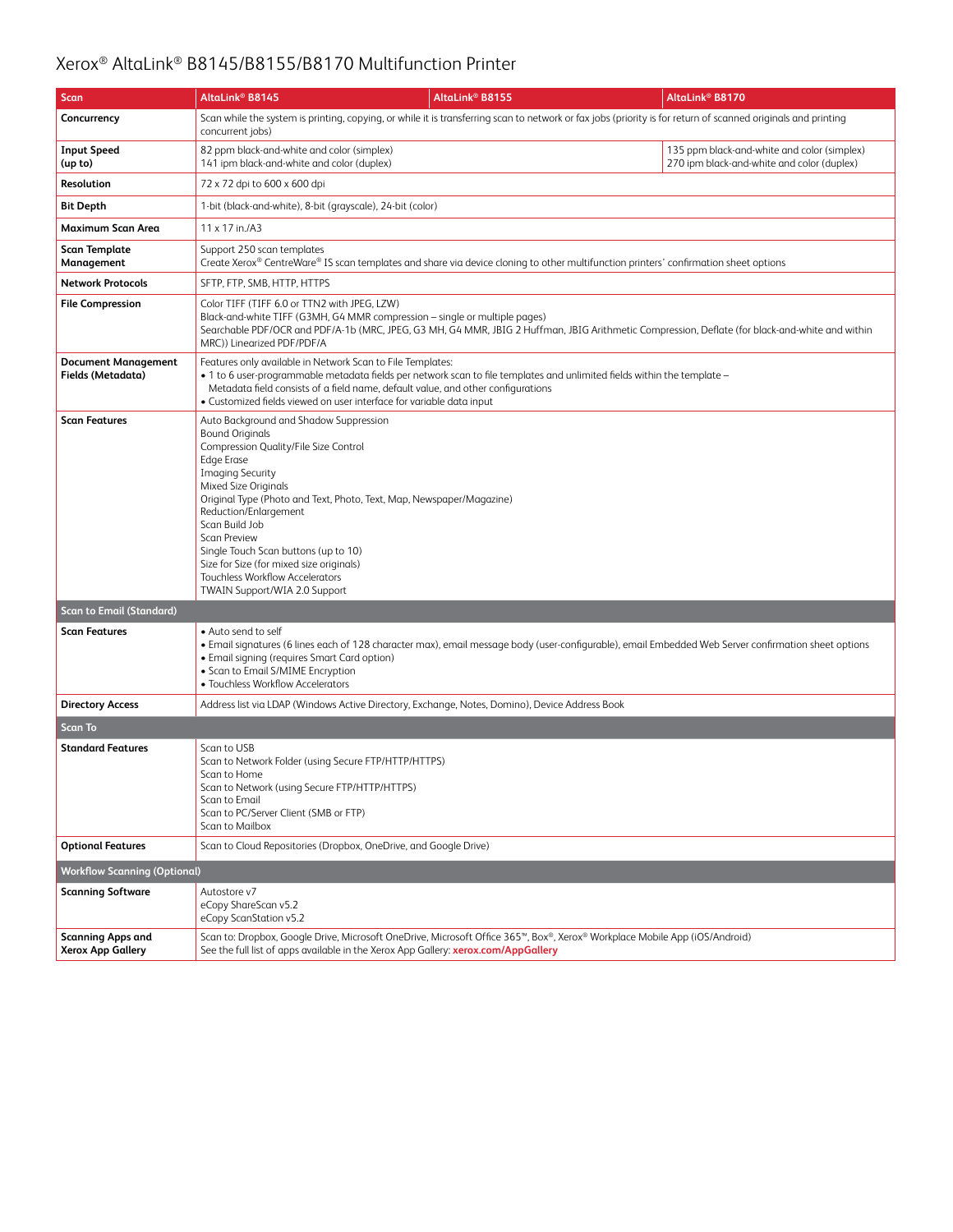| <b>Security</b>                                                         | AltaLink® B8145                                                                                                                                            | AltaLink <sup>®</sup> B8155                                                                                                            | AltaLink <sup>®</sup> B8170 |  |  |
|-------------------------------------------------------------------------|------------------------------------------------------------------------------------------------------------------------------------------------------------|----------------------------------------------------------------------------------------------------------------------------------------|-----------------------------|--|--|
| <b>Features</b>                                                         | • Audit Log                                                                                                                                                |                                                                                                                                        |                             |  |  |
|                                                                         | • Cisco® Identity Services Engine (ISE) compatible                                                                                                         |                                                                                                                                        |                             |  |  |
|                                                                         | • Configuration Watchdog (Monitor and remediate 75 security settings in the following areas):                                                              |                                                                                                                                        |                             |  |  |
|                                                                         | $-802.1x$<br>- Admin Password Reset                                                                                                                        |                                                                                                                                        |                             |  |  |
|                                                                         | - Audit Log                                                                                                                                                |                                                                                                                                        |                             |  |  |
|                                                                         | - Automatic Software Upgrade                                                                                                                               |                                                                                                                                        |                             |  |  |
|                                                                         | - Email Alerts                                                                                                                                             |                                                                                                                                        |                             |  |  |
|                                                                         | - FIPS 140-2                                                                                                                                               |                                                                                                                                        |                             |  |  |
|                                                                         | - Hold All Jobs<br>- Immediate Job Overwrite <sup>9</sup>                                                                                                  |                                                                                                                                        |                             |  |  |
|                                                                         | - Installation Policies                                                                                                                                    |                                                                                                                                        |                             |  |  |
|                                                                         | - McAfee® Embedded Control                                                                                                                                 |                                                                                                                                        |                             |  |  |
|                                                                         | - PII - Login Name                                                                                                                                         |                                                                                                                                        |                             |  |  |
|                                                                         | - PostScript Passwords                                                                                                                                     |                                                                                                                                        |                             |  |  |
|                                                                         | - Remote Services Enablement<br>- Remote Start (Mopria® or AirPrint™)                                                                                      |                                                                                                                                        |                             |  |  |
|                                                                         | - Remote Start (TWAIN)                                                                                                                                     |                                                                                                                                        |                             |  |  |
|                                                                         | - Reprint Saved Jobs                                                                                                                                       |                                                                                                                                        |                             |  |  |
|                                                                         | - Scan to Mailbox (Internal storage)                                                                                                                       |                                                                                                                                        |                             |  |  |
|                                                                         | - Scheduled Disk Overwrite <sup>9</sup>                                                                                                                    |                                                                                                                                        |                             |  |  |
|                                                                         | - Secure Passcode Length<br>- Secure Print Device Policies                                                                                                 |                                                                                                                                        |                             |  |  |
|                                                                         | - SIEM                                                                                                                                                     |                                                                                                                                        |                             |  |  |
|                                                                         | - SNMP                                                                                                                                                     |                                                                                                                                        |                             |  |  |
|                                                                         | - System Timeout                                                                                                                                           |                                                                                                                                        |                             |  |  |
|                                                                         | - USB (Print from USB)<br>- USB (Scan to USB)                                                                                                              |                                                                                                                                        |                             |  |  |
|                                                                         | - USB Port Management                                                                                                                                      |                                                                                                                                        |                             |  |  |
|                                                                         | - User Data Encryption                                                                                                                                     |                                                                                                                                        |                             |  |  |
|                                                                         | • Expanded Authentication                                                                                                                                  |                                                                                                                                        |                             |  |  |
|                                                                         | - Digitally signed PDF (when using Smart Card authentication)                                                                                              |                                                                                                                                        |                             |  |  |
|                                                                         | - Encrypted and authentication to SMTP server for Scan to Email<br>- Encrypted/Password-protected PDF (when using Email and Network Scan Templates only)   |                                                                                                                                        |                             |  |  |
|                                                                         | - FIPS 140-2 256 bit Hard Disk Encryption, TLS, IPPS, HTTPS, SFTP, SNMPv3                                                                                  |                                                                                                                                        |                             |  |  |
|                                                                         | - Immediate Image Overwrite/Securely delete jobs using approved algorithms <sup>9</sup>                                                                    |                                                                                                                                        |                             |  |  |
|                                                                         | - Local Authentication (internal database)                                                                                                                 |                                                                                                                                        |                             |  |  |
|                                                                         |                                                                                                                                                            | - Network authentication to access device and/or device services via Kerberos (UNIX/Windows Server 2008), SMB (Windows Server 2008,    |                             |  |  |
|                                                                         | Windows server 2012), NDS, LDAP authentication<br>- On-demand Image Overwrite (Scheduled, Manual), includes sanitation of unused area of disk <sup>9</sup> |                                                                                                                                        |                             |  |  |
|                                                                         | - Secure Data                                                                                                                                              |                                                                                                                                        |                             |  |  |
|                                                                         | - Secure Print (up to 10 digit PIN or Network Authentication)                                                                                              |                                                                                                                                        |                             |  |  |
|                                                                         | - Smart Card authentication - 144k CAC/PIV Card Support (2048 bit certificate key)/.NET                                                                    |                                                                                                                                        |                             |  |  |
|                                                                         | • Expanded Authorization<br>- Authorization per user per service                                                                                           |                                                                                                                                        |                             |  |  |
|                                                                         | - SA access based on network credentials                                                                                                                   |                                                                                                                                        |                             |  |  |
|                                                                         | - Secure Network Access                                                                                                                                    |                                                                                                                                        |                             |  |  |
|                                                                         |                                                                                                                                                            | - User Permissions required to access Print and Print Features (e.g., time restrictions) reflects in the print driver                  |                             |  |  |
|                                                                         | • Hide Print Job Names                                                                                                                                     | . Full System Common Criteria certified by NIAP under HD Protection Profile for Hardcopy Devices v1.0 (HCD-PP v1.0)                    |                             |  |  |
|                                                                         | • Imaging Security                                                                                                                                         |                                                                                                                                        |                             |  |  |
|                                                                         | · IP Filter, IPsec, IPv6, TLS v1.0, v1.2, v1.3, SNMP v1, v2, v3, HTTPs, 802.1X, SFTP                                                                       |                                                                                                                                        |                             |  |  |
|                                                                         | • McAfee® Embedded Control (whitelisting), McAfee® Integrity Control (optional)                                                                            |                                                                                                                                        |                             |  |  |
|                                                                         | • Port disablement including USB ports                                                                                                                     |                                                                                                                                        |                             |  |  |
|                                                                         |                                                                                                                                                            | . Security Information and Event Management (SIEM) support for McAfee® Enterprise Security Manager, LogRhythm, and Splunk              |                             |  |  |
| Xerox <sup>®</sup> Integrated RFID<br><b>Card Reader (Optional kit)</b> | the multifunction printer panel                                                                                                                            | Integrated support for most industry security cards providing additional security; with embedded multifunction printer card readers in |                             |  |  |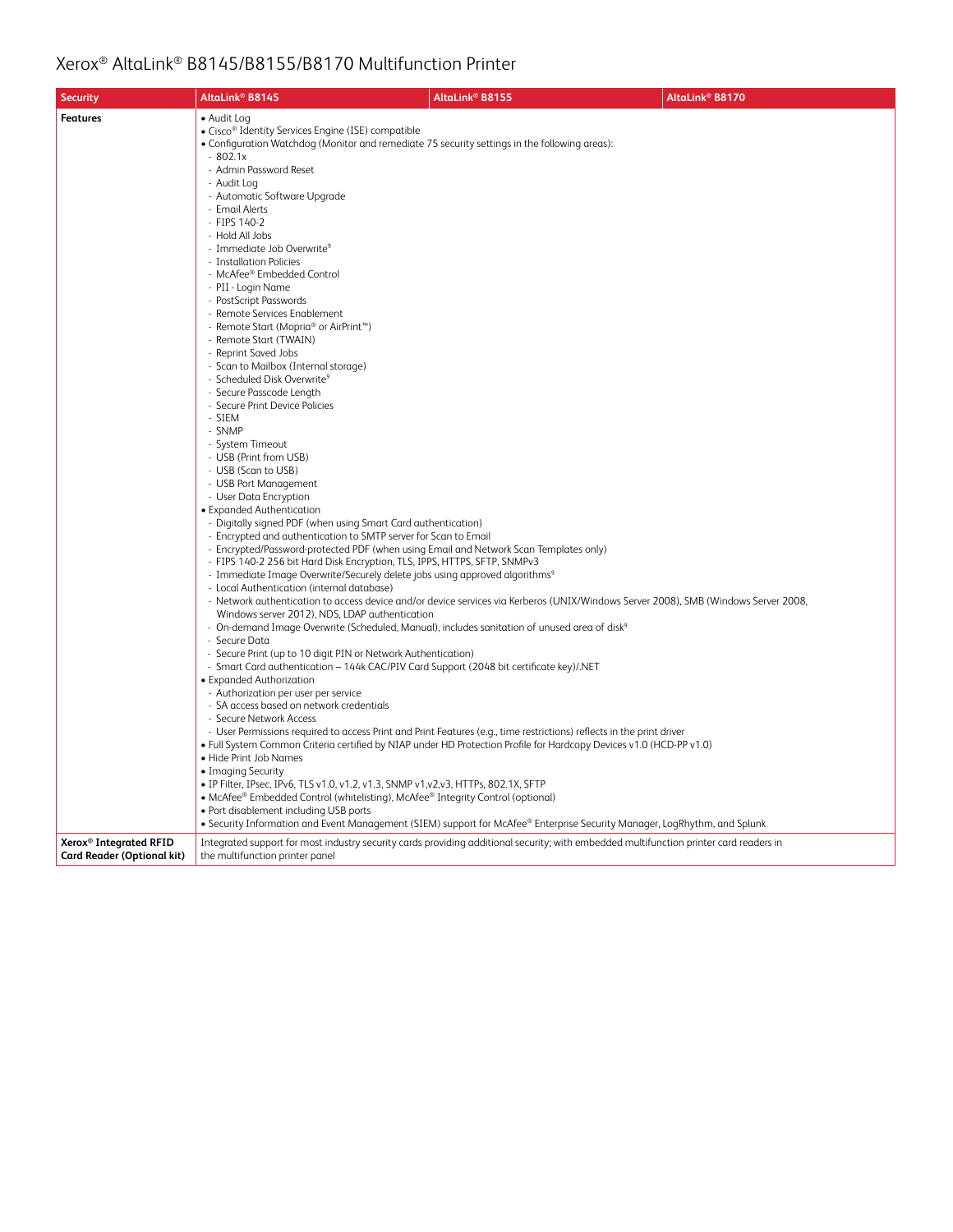| Fax                                | AltaLink <sup>®</sup> B8145                                                                                                                                                                                                                                                                                          | AltaLink® B8155                                                                                                                                             | AltaLink <sup>®</sup> B8170 |  |
|------------------------------------|----------------------------------------------------------------------------------------------------------------------------------------------------------------------------------------------------------------------------------------------------------------------------------------------------------------------|-------------------------------------------------------------------------------------------------------------------------------------------------------------|-----------------------------|--|
| <b>Network Server Fax Features</b> |                                                                                                                                                                                                                                                                                                                      |                                                                                                                                                             |                             |  |
| Compatibility                      | ITU (CCITT) group 3; Various Xerox® Business Innovation Partner Solutions                                                                                                                                                                                                                                            |                                                                                                                                                             |                             |  |
| Maximum Scan Area                  | 11 x 17 in./A3                                                                                                                                                                                                                                                                                                       |                                                                                                                                                             |                             |  |
| <b>Fax Send Features</b>           | One- or Two-sided Scanning (up to 11 x 17 in./A3)<br>Add to Send List (200 numbers maximum)<br>Build Job, Favorites, Delay Send (specific time) Original Type (photo, text or photo and text)                                                                                                                        |                                                                                                                                                             |                             |  |
| <b>Fax Print Features</b>          | One- or Two-sided Printing, Staple, Secure Print                                                                                                                                                                                                                                                                     |                                                                                                                                                             |                             |  |
| <b>Transmission Resolution</b>     | Superfine: 400 x 200 dpi (Scan at 600 x 600 dpi)<br>Fine: 200 x 200 dpi<br>Standard: 200 x 100 dpi                                                                                                                                                                                                                   |                                                                                                                                                             |                             |  |
| <b>Internet Fax Features</b>       |                                                                                                                                                                                                                                                                                                                      |                                                                                                                                                             |                             |  |
| Compatibility                      | Direct print-ready document transmission to remote Internet Fax machines or email clients (SMTP)                                                                                                                                                                                                                     | Reception and automatic printout of documents sent via email from remote Internet Fax machines or email clients                                             |                             |  |
| <b>Directory Access</b>            | Utilizes the Unified Address Book                                                                                                                                                                                                                                                                                    |                                                                                                                                                             |                             |  |
| Send/Receive                       | Send: Multi-page TIFF, PDF, PDF/A<br>Receive: TIFF, MTIFF, PDF, PDF/A, PS, text, PCL, PRN, JPEG                                                                                                                                                                                                                      |                                                                                                                                                             |                             |  |
| Resolution                         | 72 x 72 dpi to 600 x 600 dpi<br>Bit Depth: 1-bit (black-and-white)                                                                                                                                                                                                                                                   |                                                                                                                                                             |                             |  |
| <b>Network Protocols</b>           | SMTP (send), POP3 (receive)                                                                                                                                                                                                                                                                                          |                                                                                                                                                             |                             |  |
| Compliance                         | ITU-T T.37 compliant                                                                                                                                                                                                                                                                                                 |                                                                                                                                                             |                             |  |
|                                    | Walk-up Fax Features (Optional; Customer-Installable - 1 and 2 lines)                                                                                                                                                                                                                                                |                                                                                                                                                             |                             |  |
| Compatibility                      | ITU (CCITT) Group 3                                                                                                                                                                                                                                                                                                  |                                                                                                                                                             |                             |  |
| Speed/Modems                       | One or Two V.34 modems: 33,600 bps. Less than 4 seconds per page transmission time                                                                                                                                                                                                                                   |                                                                                                                                                             |                             |  |
| <b>Compression/Speed</b>           | MH/G3, MR/G3, MMR/SG3, JBIG/SG3                                                                                                                                                                                                                                                                                      |                                                                                                                                                             |                             |  |
| Resolution                         | <b>Walk-up Send:</b><br>Standard: 200 x 100 dpi<br>Fine: 200 x 200 dpi Superfine: 600 x 600 dpi<br>Receive: Accepts all sizes                                                                                                                                                                                        |                                                                                                                                                             |                             |  |
| <b>Fax Send Features</b>           | LAN Fax (fax from print driver)<br>Auto Fax Transmission Reduction<br>Page-by-page Job Status at the Machine<br>Delay Start, Build Job, Favorites<br>Automatic Memory Resend<br><b>Automatic Cover Sheets</b><br><b>PSTN Fax</b><br>Batch Send (up to memory capacity)<br>Device Address Book (up to 5,000 contacts) |                                                                                                                                                             |                             |  |
| <b>Fax Receive Features</b>        | One- or Two-sided Printing<br>Stapled or Unstapled<br>Receive Print Mode - Manual (size, margin, stock, header)/Auto<br><b>Output Tray Selection</b><br>Up to 200 Password Protected Mailboxes<br>Secure Receive<br>Receive Timestamp<br>Auto Answer Delay                                                           |                                                                                                                                                             |                             |  |
| <b>Fax Forward</b>                 | Forward to Email or SMB Location<br>Fax Forward on Receive Only                                                                                                                                                                                                                                                      |                                                                                                                                                             |                             |  |
| <b>Fax Reports</b>                 | <b>Broadcast Report</b>                                                                                                                                                                                                                                                                                              | Activity, Dial Directory, Group Directory, Transmission Confirmation, Pending Fax, Options Report, On-demand Overwrite <sup>9</sup> Report, Mailbox Report, |                             |  |
| <b>Directory Access</b>            | Utilizes the Unified Address Book<br>Group fax available                                                                                                                                                                                                                                                             |                                                                                                                                                             |                             |  |
| <b>Auto Redial</b>                 | Up to 14 attempts (per country requirements)<br>1 to 25-minute intervals                                                                                                                                                                                                                                             |                                                                                                                                                             |                             |  |
| Auto Resend                        | Up to 5 attempts                                                                                                                                                                                                                                                                                                     |                                                                                                                                                             |                             |  |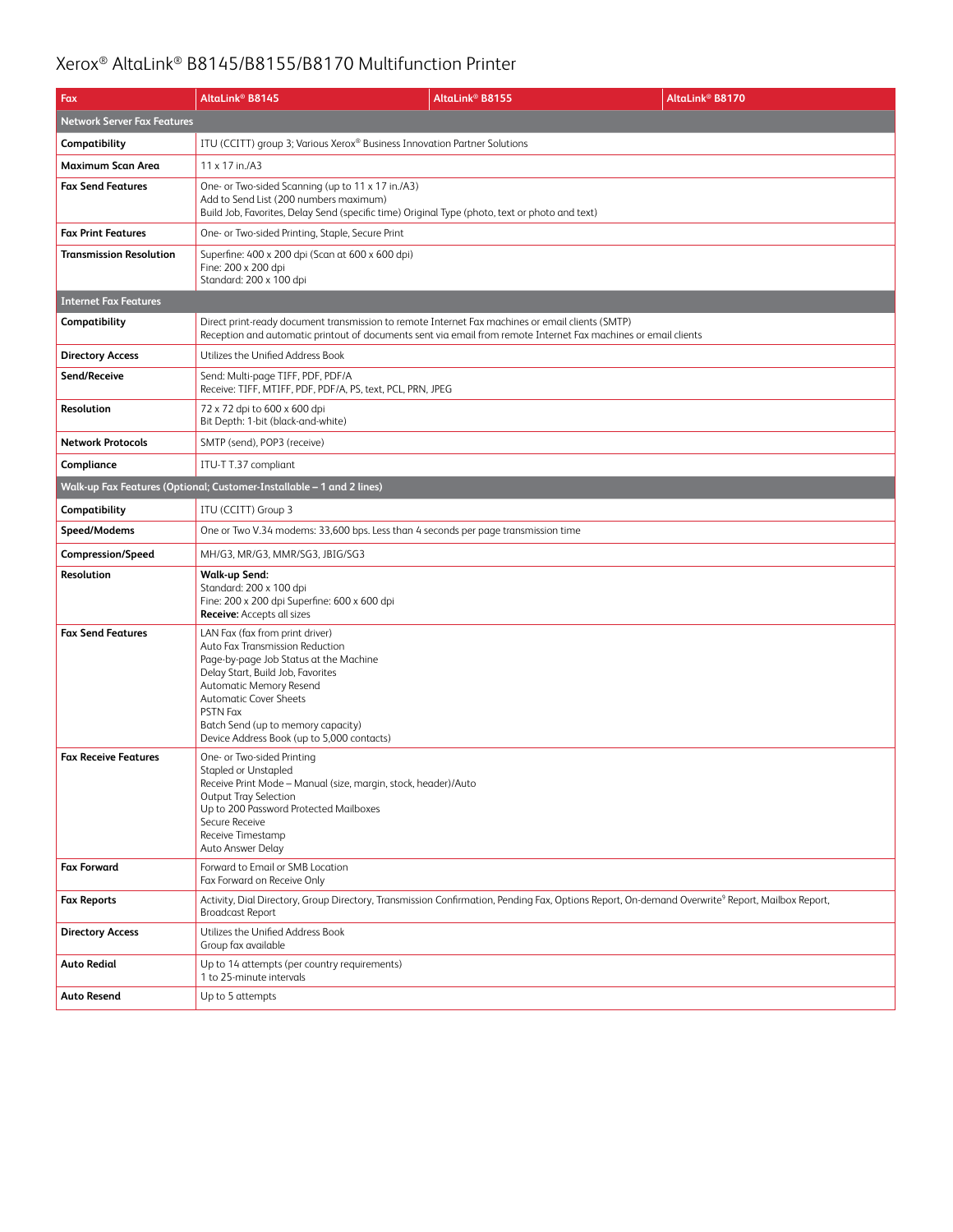| <b>Device Management</b>                                                                        |                                                                                                                                                                                                                                                                                                                                                                                                                                                                                                                                                                                                                                                                                                       |  |  |
|-------------------------------------------------------------------------------------------------|-------------------------------------------------------------------------------------------------------------------------------------------------------------------------------------------------------------------------------------------------------------------------------------------------------------------------------------------------------------------------------------------------------------------------------------------------------------------------------------------------------------------------------------------------------------------------------------------------------------------------------------------------------------------------------------------------------|--|--|
| <b>Administrative Protocols</b>                                                                 | DHCP, BOOTP, SNMP, SLP® v2, HTTP, HTTPS, DHCP Autonet, TLS, NTP, DNS, SMB, SMTP/POP3, WSD, LDAP, Multicast DNS                                                                                                                                                                                                                                                                                                                                                                                                                                                                                                                                                                                        |  |  |
| <b>Management Support</b>                                                                       | SNMP Version 1. SNMP Version 2c and SNMP Version 3 trap over TCP/IP and IP<br>MIB access (IETF-MIBII RFC 1213)<br>Host Resources MIB RFC 2790, Printer MIB RFC 3805, PWG-Imaging-System- Power MIB, Fleet Orchestrator, Configuration Watchdog                                                                                                                                                                                                                                                                                                                                                                                                                                                        |  |  |
| Xerox <sup>®</sup> CentreWare® Web                                                              | A Web-based server application for network administrators that permits Web browser-based device management from any workstation, whether<br>running on Windows, UNIX, or any other operating system:<br>. Works with any SNMP-managed printer from any manufacturer<br>• Remote configuration of SNMP v3<br>• Provides help with device discovery and installation, health checks and troubleshooting, and device upgrades, as well as basic accounting and<br>asset management<br>• Requires Windows 7 and Internet Explorer 6.0 and higher<br>• Auto-detect Xerox® CentreWare® Web server and download configurations files for touchless remote installation                                       |  |  |
| Xerox <sup>®</sup> Device Manager                                                               | Xerox® Device Manager collects and manages the data that drives fact-based decisions for your enterprise device management environment. It is a single<br>tool to install print queues and configure, manage, monitor, and report on both networked and locally connected devices - regardless of vendor - across your<br>enterprise. Xerox <sup>®</sup> Device Manager provides:<br>• Device monitoring and troubleshooting<br>• Remote configuration of SNMP v3<br>• Extensive reporting and discovery of new devices<br>• Usage collection, chargeback, and billing capabilities<br>• Auto-detect Xerox® Device Manager server and download configurations files for touchless remote installation |  |  |
| Xerox <sup>®</sup> Workplace Cloud                                                              | Remote management to set and audit device configuration data with Xerox® Workplace Cloud, eliminating the need for an on-site server                                                                                                                                                                                                                                                                                                                                                                                                                                                                                                                                                                  |  |  |
| <b>Fleet Orchestrator</b>                                                                       | Fleet Orchestrator feature offers the ability to create a group of devices that share information with each other via a secure peer-to-peer connection.<br>The following data can be shared: Software update files, clone files, and 1-Touch App files. Auto-assembly feature allows a new AltaLink® to automatically set<br>itself on the network and configure.                                                                                                                                                                                                                                                                                                                                     |  |  |
| <b>Novell NDPS/NEPS</b>                                                                         | Server gateway application: centralized management tool                                                                                                                                                                                                                                                                                                                                                                                                                                                                                                                                                                                                                                               |  |  |
| Xerox <sup>®</sup> Device Types<br>for SAP R/3 Intelligent<br><b>Barcode Utility (optional)</b> | Provides built-in process intelligence that allows the printing of barcodes on any appropriately configured PostScript printer in specific versions of SAP<br>environment and within Latin-1 (ISO8859-1) SAP system code pages only. Used in conjunction with Xerox® PostScript Device Types for SAP environment and<br>Xerox® Font Center Barcode Fonts, For more information, visit office.xerox.com/Software-Solutions                                                                                                                                                                                                                                                                             |  |  |
| Xerox <sup>®</sup> Device Types for<br><b>SAP Environment</b>                                   | Xerox, together with SAP through our Gold-level membership in the SAP Printer Vendor Program, provides seamless connectivity between SAP systems and<br>your Xerox® Printers and Multifunction Printers. As an SAP customer, you benefit from having SAP-certified Xerox® Device types available right from SAP's<br>online delivery model. SAP-certified device types for Xerox® Printers and Multifunction Printers are available to download.<br>office.xerox.com/Software-Solutions                                                                                                                                                                                                               |  |  |
| Xerox® Embedded Web Server - Integrated Device Web Pages Provided by the Device                 |                                                                                                                                                                                                                                                                                                                                                                                                                                                                                                                                                                                                                                                                                                       |  |  |
|                                                                                                 |                                                                                                                                                                                                                                                                                                                                                                                                                                                                                                                                                                                                                                                                                                       |  |  |
| <b>Device Status</b>                                                                            | Web server embedded in Network Controller:<br>• Tray status/contents<br>• Consumables status<br>• Alerts<br>• Remote Control Panel                                                                                                                                                                                                                                                                                                                                                                                                                                                                                                                                                                    |  |  |
| <b>Job Submission</b>                                                                           | Print-ready files: PS, PCL, TIFF, PDF, JPG, TXT, PRN<br>Output feature selection (2-sided, collate, orientation, staple, hole punch, folding, output destination) Delivery options (Immediate, sample set, delay and<br>secure, Save job or reprint)                                                                                                                                                                                                                                                                                                                                                                                                                                                  |  |  |
| <b>Device Administration</b>                                                                    | Allows simple, remote installation setting of configuration options and management of the device, Fleet Orchestrator                                                                                                                                                                                                                                                                                                                                                                                                                                                                                                                                                                                  |  |  |
| <b>Browsers</b>                                                                                 | Internet Explorer 10.x, 11.x<br>Safari 10.x, 11.x<br>Mozilla Firefox 45.x through 53.x<br>Opera 25.x through 53.x<br>Chrome 48.x through 72.x                                                                                                                                                                                                                                                                                                                                                                                                                                                                                                                                                         |  |  |
| Support                                                                                         | Install print/scan drivers and online support available via support.xerox.com                                                                                                                                                                                                                                                                                                                                                                                                                                                                                                                                                                                                                         |  |  |
| <b>Languages Supported</b>                                                                      | International English, International French, Italian, German, International Spanish, Dutch, Brazilian Portuguese, Swedish, Norwegian, Danish, Finnish,<br>Russian, Simplified Chinese, Korean, Japanese, Arabic                                                                                                                                                                                                                                                                                                                                                                                                                                                                                       |  |  |
| <b>Remote Services</b>                                                                          |                                                                                                                                                                                                                                                                                                                                                                                                                                                                                                                                                                                                                                                                                                       |  |  |
| Xerox <sup>®</sup> Automatic Meter<br><b>Readings (AMR)</b>                                     | Automates the process of collecting and submitting meter reads for tracking and billing of Xerox® Device usage. Eliminates the need for time-consuming<br>end-user involvement and ensures that meter reads are submitted to Xerox on time.                                                                                                                                                                                                                                                                                                                                                                                                                                                           |  |  |
| Xerox <sup>®</sup> Automatic Supplies<br><b>Replenishment (ASR)</b>                             | Automatically orders supplies for Xerox® output devices based on actual usage, eliminating the need to manually manage supplies inventory.                                                                                                                                                                                                                                                                                                                                                                                                                                                                                                                                                            |  |  |
| <b>Accounting</b>                                                                               |                                                                                                                                                                                                                                                                                                                                                                                                                                                                                                                                                                                                                                                                                                       |  |  |
| Xerox <sup>®</sup> Standard Accounting (Standard)                                               |                                                                                                                                                                                                                                                                                                                                                                                                                                                                                                                                                                                                                                                                                                       |  |  |
| Tracking                                                                                        | Copy, Print, Fax, Scan, and Email usage                                                                                                                                                                                                                                                                                                                                                                                                                                                                                                                                                                                                                                                               |  |  |
| Accounting                                                                                      | Up to 2,497 User Accounts (User ID)<br>Up to 500 General Accounts (Client)<br>Up to 498 Group Accounts (Department)                                                                                                                                                                                                                                                                                                                                                                                                                                                                                                                                                                                   |  |  |